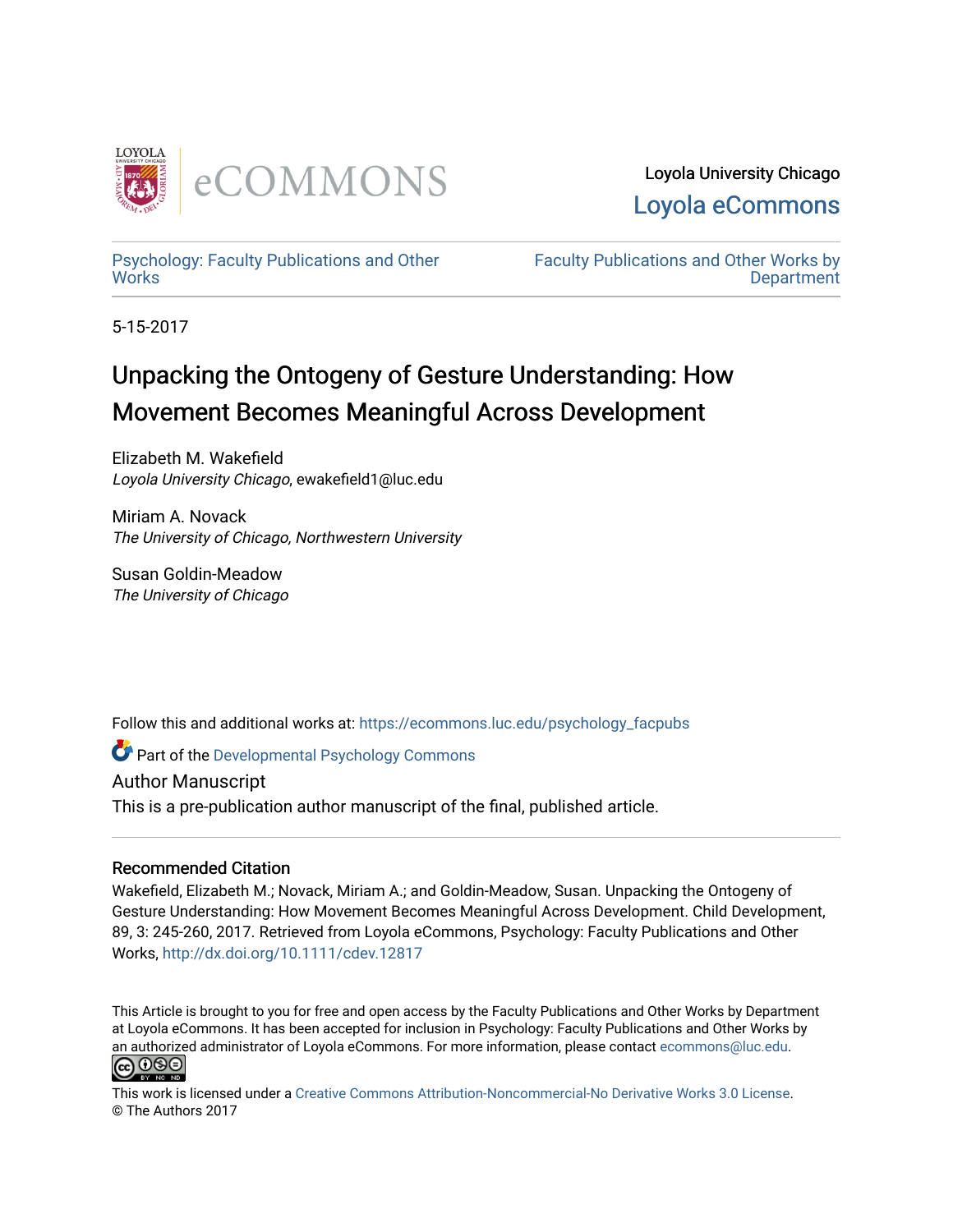Unpacking the Ontogeny of Gesture Understanding: How Movement becomes Meaningful across Development

Elizabeth M. Wakefield<sup>1, 2</sup>, Miriam A. Novack<sup>2, 3</sup>, & Susan Goldin-Meadow<sup>2</sup>

- 1. Loyola University Chicago
- 2. The University of Chicago
- 3. Northwestern University

**Author Note**: The authors would like to thank Julia Villarreal, Frances Carter, Ike Silver, and Kristin Plath, for their assistance in data collection, Sarah Heimberg and Natalie Schomas for their assistance with language coding, the Museum of Science and Industry, Chicago where the study took place, and the children and families that participated. This work was supported by grants from NICHD (R01-HD47450) and NSF (BCS- 0925595) to Goldin-Meadow, a grant from NSF (1422224) to Goldin-Meadow in support of Wakefield, a grant from the Institute of Education Sciences (R305 B090025) to S. Raudenbush in support of Novack, and by the Spatial Intelligence and Learning Center funded by NSF (SBE 0541957, Goldin-Meadow is a PI).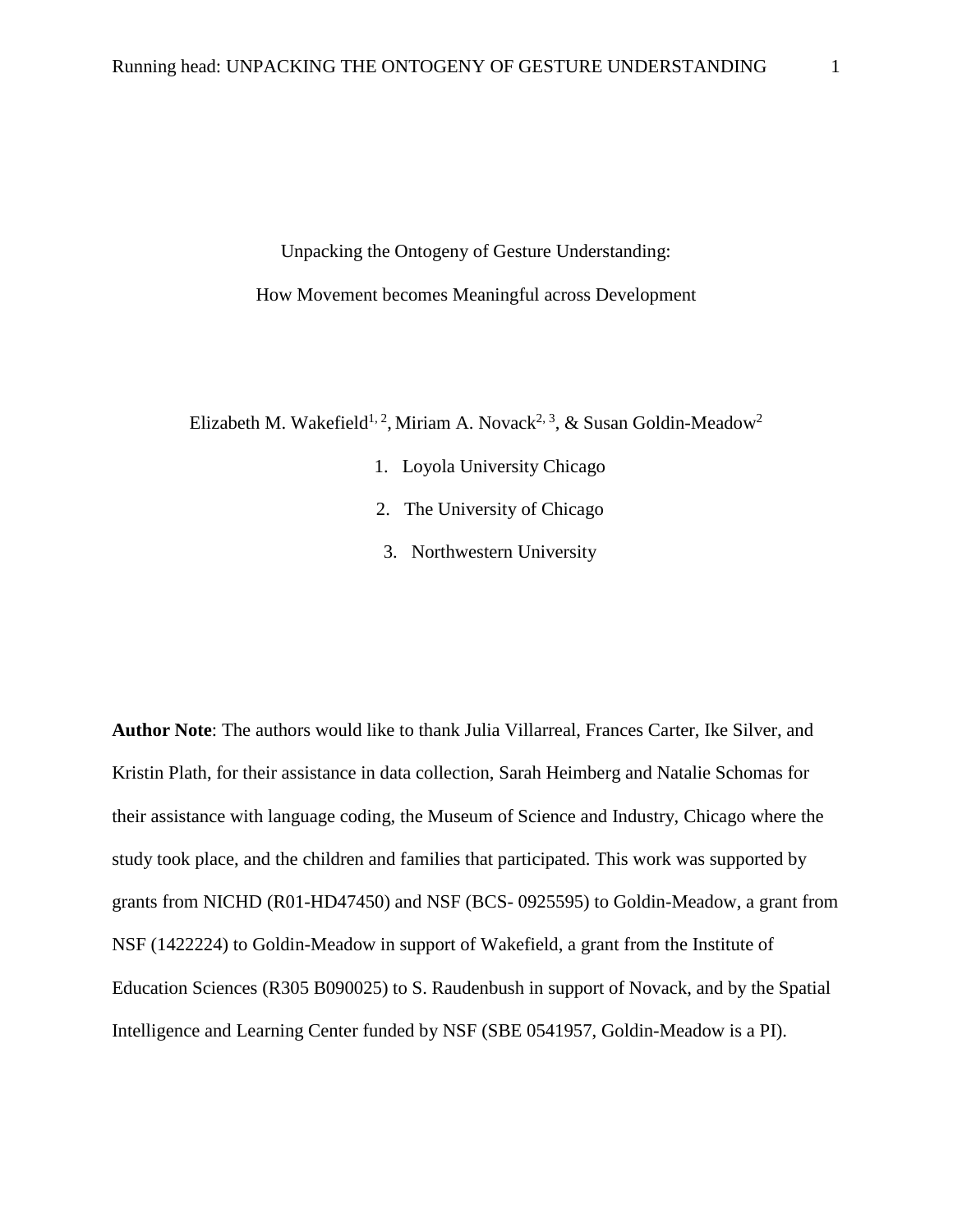#### Abstract

Gestures, hand movements that accompany speech, affect children's learning, memory, and thinking (e.g., Goldin-Meadow, 2003). Yet, it is unknown how children distinguish gestures from other kinds of actions. In this study, 4-9-year-olds (*n*=339) and adults (*n*=50) described one of three scenes: (1) an actor moving objects, (2) an actor moving her hands in the presence of objects (but not touching them), or (3) an actor moving her hands in the absence of objects. Participants across all ages were equally able to identify actions-on-objects as goal-directed, but the ability to identify empty-handed movements as representational actions (i.e., as gestures) increased with age and was influenced by the presence of objects, especially in older children.

*Keywords:* gesture; action-understanding; representational movement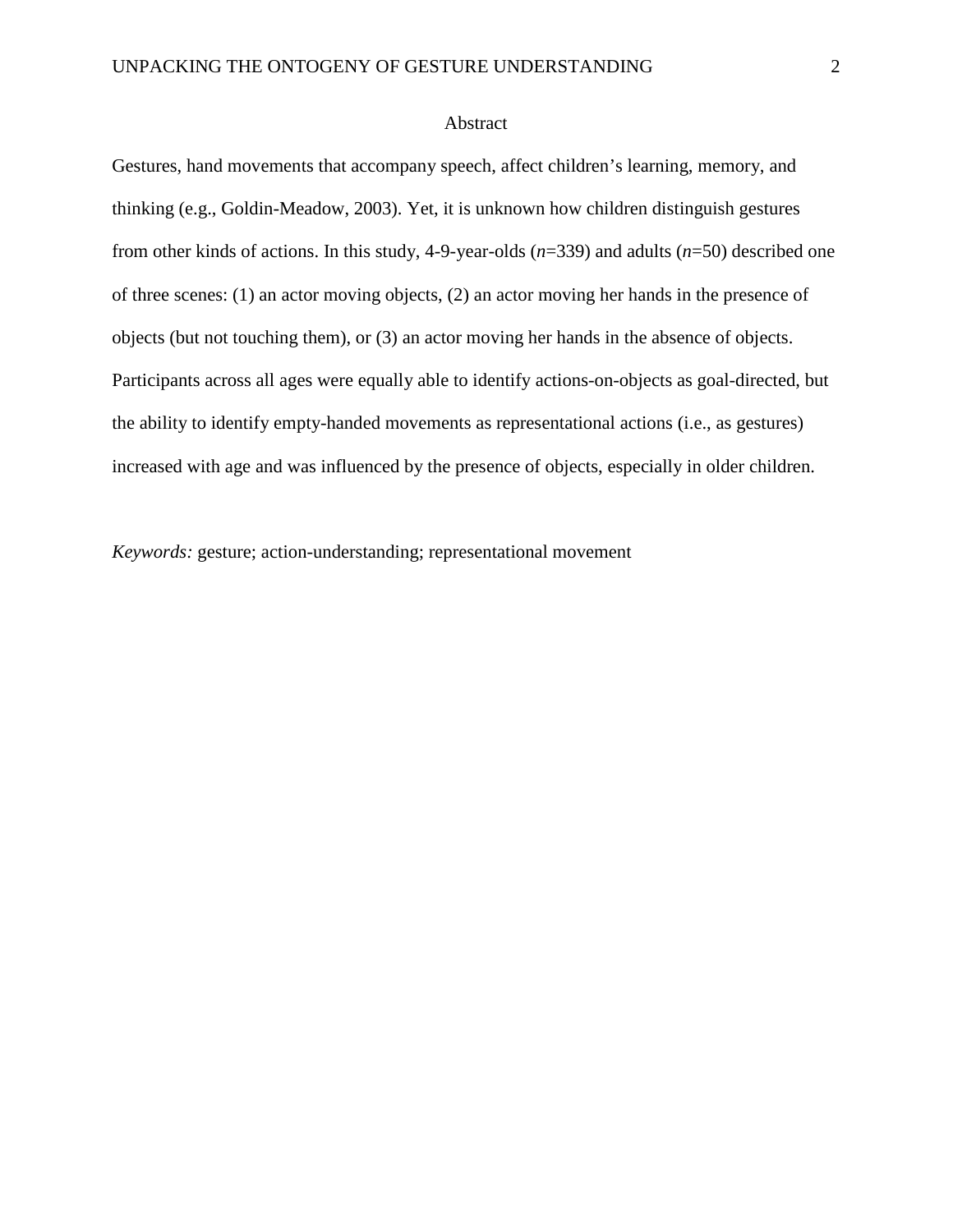Unpacking the Ontogeny of Gesture Understanding:

# How Movement becomes Meaningful across Development

In our daily lives, we are surrounded by people and objects. We see people act on objects, and we make inferences about a person's goals and intentions from those acts. For example, if we see a woman reach toward a ball, we infer that the ball is the goal of the woman's action. Infants as young as 5 months make these same inferences when observing a person act on an object (Woodward, 1998)––if a woman reaches out to grab a ball, infants focus on the target of her reach (the object), rather than the spatiotemporal properties of the reach.

But the spatiotemporal properties of a movement are relevant at times, particularly when the purpose of the movement is not to achieve an external goal (like obtaining a ball), but rather just to move. Some movements are produced for the sake of movement––and these movements have internal, or movement-based, goals (Novack, Wakefield, & Goldin-Meadow, 2016; Schachner & Carey, 2013). Just as we make inferences about actions on objects from the context in which the action occurred (e.g., we use movement of a hand towards an object, as well as cues like handshape and eye gaze, to interpret the movement as goal-directed), we also use context (or its lack) to make inferences about movements whose goal is simply to move. For example, if we see someone wiggling her fingers in the air and there is no obvious context that offers a reason for the movements, we are likely to focus on the movement itself and interpret it as a movement produced for its own sake, (e.g., "oh, she probably just wanted to wiggle her fingers').

Finally, in addition to object-directed actions (which have external goals) and movements-for-their-own-sake (which have internal goals), there are also movements that have *representational goals*––these movements are called *gestures*. Visually, gestures are similar to movements that we interpret as having internal, movement-based goals: they typically occur in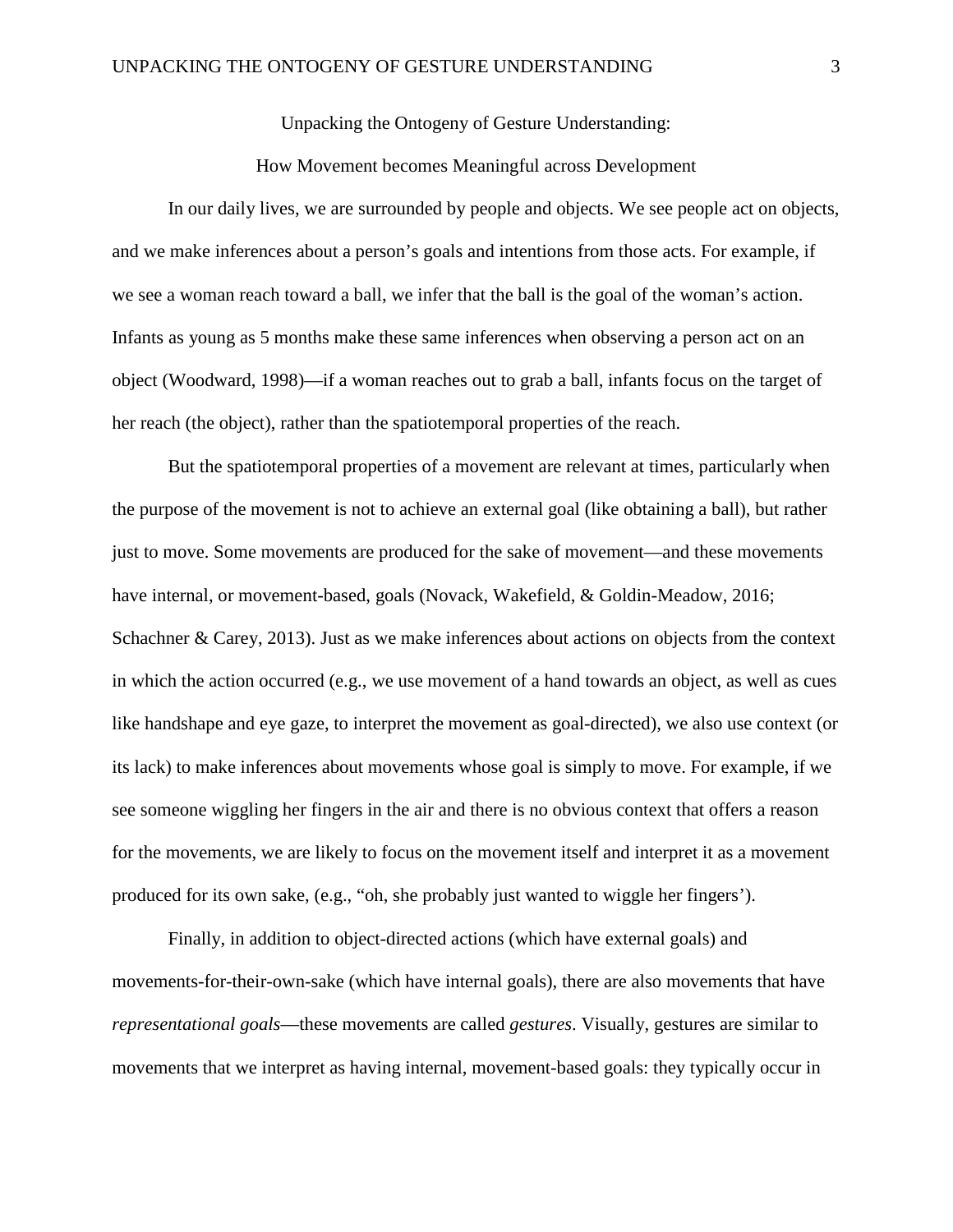the air (i.e., off objects) and therefore cannot be used to achieve external goals. However, when we interpret an empty-handed movement as a gesture, we use the spatiotemporal properties of the movement, along with features of the context in which the movement is produced, to imbue the movement with meaning, that is, to see it as a representation of an idea (Novack et al., 2016). For example, if we see someone wiggling her fingers in the air while saying, "the bugs were creeping all around," the context provided by speech makes it likely that we will interpret the movement as having a representational goal (e.g., representing the movements of the bugs), rather than a movement-based goal (e.g., 'just wiggling her fingers for no reason').

Recognizing the difference between gesture and other forms of movement is important from a psychological perspective, as gesture has been shown to have unique impacts on cognitive processes (Novack & Goldin-Meadow, 2016). Gesture's effect on cognition has been documented in adults (Alibali, Spencer, Knox, & Kita, 2011; Beilock & Goldin-Meadow, 2010). But the bulk of the literature has focused on children who are given instruction that includes gesture (see Goldin-Meadow, 2015 for review). For example, children are more likely to learn about the function of a novel toy (Novack, Goldin-Meadow, & Woodward, 2015), early language concepts (Wakefield & James, 2015), bilateral symmetry (Valenzeno, Alibali, & Klatzky, 2003), Piagetian conservation (Ping & Goldin-Meadow, 2008), and mathematical equivalence (Goldin-Meadow, Cook, & Mitchell, 2009) if they are given instruction with gesture than instruction without gesture (i.e., instruction with speech alone). These positive learning outcomes appear to be unique to gesture. Other types of movements, such as meaningless movements (Brooks & Goldin-Meadow, 2015) or actions on objects (Novack, Congdon, Hemani-Lopez, & Goldin-Meadow, 2014; Wakefield, Hall, James, & Goldin-Meadow, under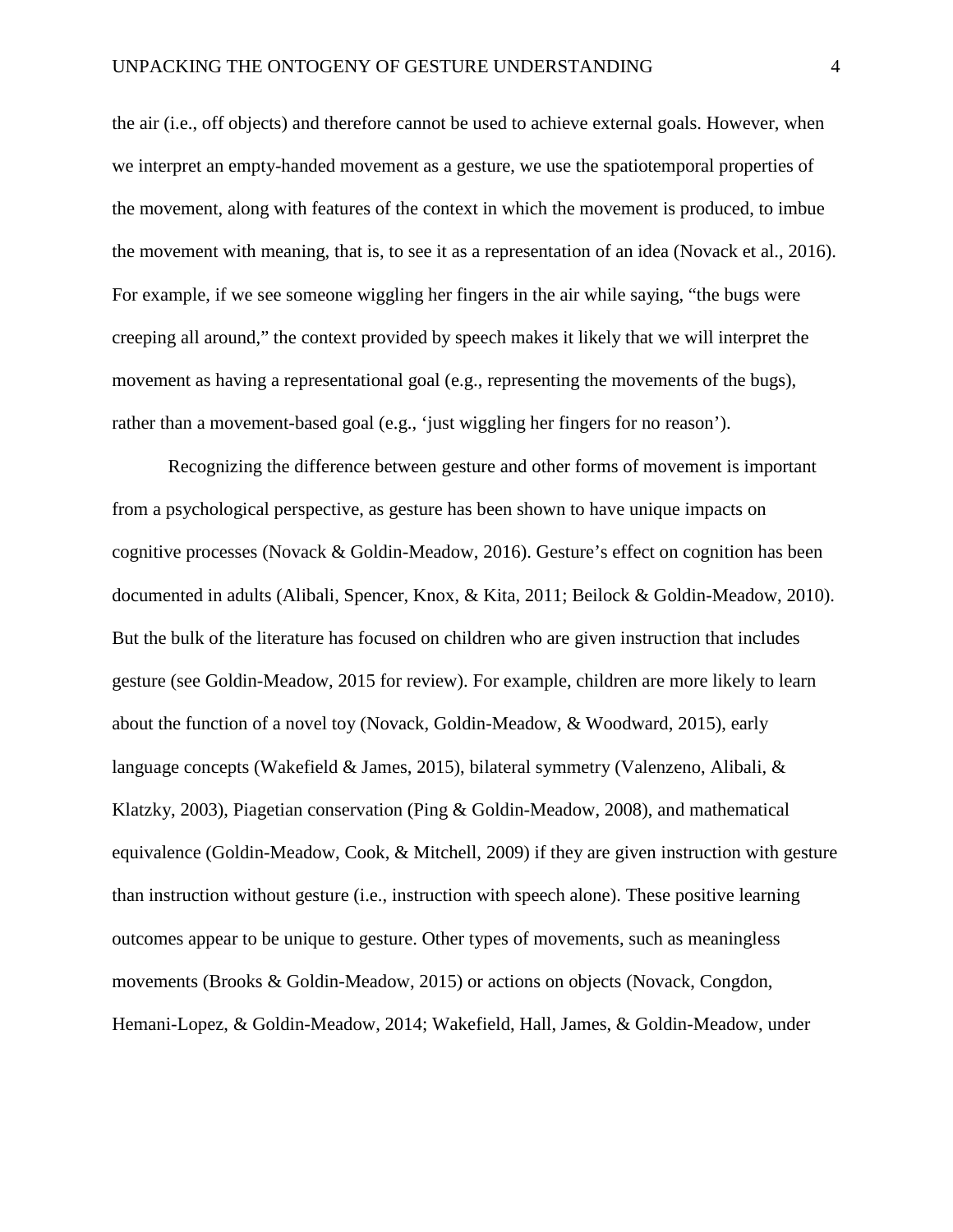review), do not show the same effects on cognition, encouraging researchers to explore what makes gesture a particularly good teaching tool (Goldin-Meadow, 2011).

Here, we focus not on whether children can *learn* from gesture––this point has been well established. Rather, we ask how children interpret and categorize different forms of movement, particularly the movements that adults interpret as representational (i.e., gesture) (Novack et al., 2016). This issue has received relatively little attention, and may play an important role in determining whether a child will learn from gestures used as teaching tools––learners who interpret a movement as a gesture may be more likely to be influenced by that movement during instruction than learners who do not interpret the movement as a gesture.

To determine when children categorize movement as gesture, we take advantage of a paradigm, developed by Schachner and Carey (2013) and adapted by Novack et al. (2016), to probe how participants classify movements. In this paradigm, participants describe simple scenes in which an agent moves and perceptual/contextual cues are varied. The original studies demonstrated that when adults see an actor moving objects (moving colored balls into boxes), they uniformly interpret the movements in terms of external goals––they recognize that the purpose of the movements is to affect objects in the external world (Novack et al., 2016; Schachner & Carey, 2013). In contrast, when adults see the actor move her hands in the air, either with objects present or absent, they are less uniform in how they interpret these emptyhanded movements (Novack et al., 2016). They sometimes describe the empty-handed movements as having movement-based goals, (e.g., "she waved her hands back and forth in the air") and sometimes describe them as having representational goals (e.g., "she was showing how to move objects"). In addition, the presence of objects, as well as the presence of speech (even unintelligible speech) and a hand shaped as though it had performed the movement, all influence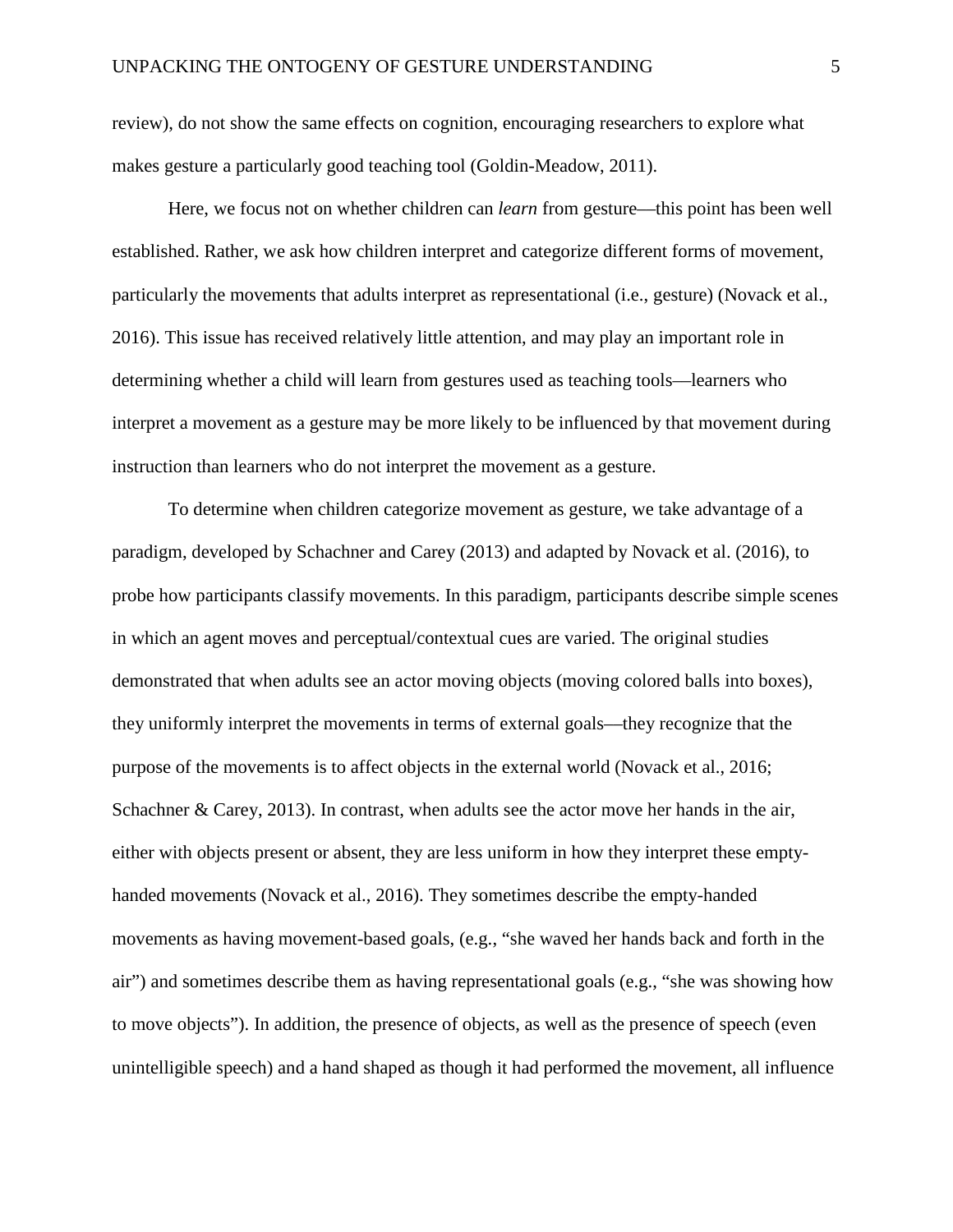whether adults interpret the movement as having a movement-based goal or a representational goal. In general, the more contextual information adults have, the less likely they are to focus on the spatiotemporal properties of the movements, and the more likely they are to attribute *meaning* to the movements. The question we ask is whether children process object-directed movements and empty-handed movements differently from adults.

Previous literature suggests that children should be able to understand actions on objects as goal-directed from an early age. Young infants possess a number of the cognitive skills needed to read intent off of another's actions––for example, the ability to follow body direction and gaze (e.g., Butterworth & Jarrett, 1991; Phillips, Wellman, & Spelke, 2002; Woodward, 2003), the ability to identify the animacy of an agent (e.g., Biro & Leslie, 2007; Johnson, Shimizu, & Ok, 2007), and the ability to perform intentional actions oneself (e.g., Sommerville, Woodward, & Needham, 2005) (See Woodward, Sommerville, Gerson, Henderson, & Buresh, 2009, for more on this topic). And, indeed, infants as young as 5 months systematically interpret actions on objects as goal-directed (e.g., Trabasso, Stein, Rodkin, Munger, & Baughn, 1992; Woodward, 1998). At the neural level, infants display neural responses that are similar to the responses adults display when viewing object-directed actions (Rotem-Kohavi et al., 2014; Virji-Babul, Rose, Moiseeva,  $\&$  Makan, 2012), suggesting that there is continuity in the way humans process object-directed actions across the lifespan.

In contrast, we expect a more protracted period for children to develop an understanding of empty-handed movements as representational. Although some gestures, such as points, are viewed as intentional and communicative before 2 years (Krehm, Onishi, & Vouloumanos, 2014; Woodward & Guajardo, 2002), being able to interpret the content of representational gestures appears to develop gradually between the ages of 2 and 5 years (Goodrich & Hudson Kam, 2009;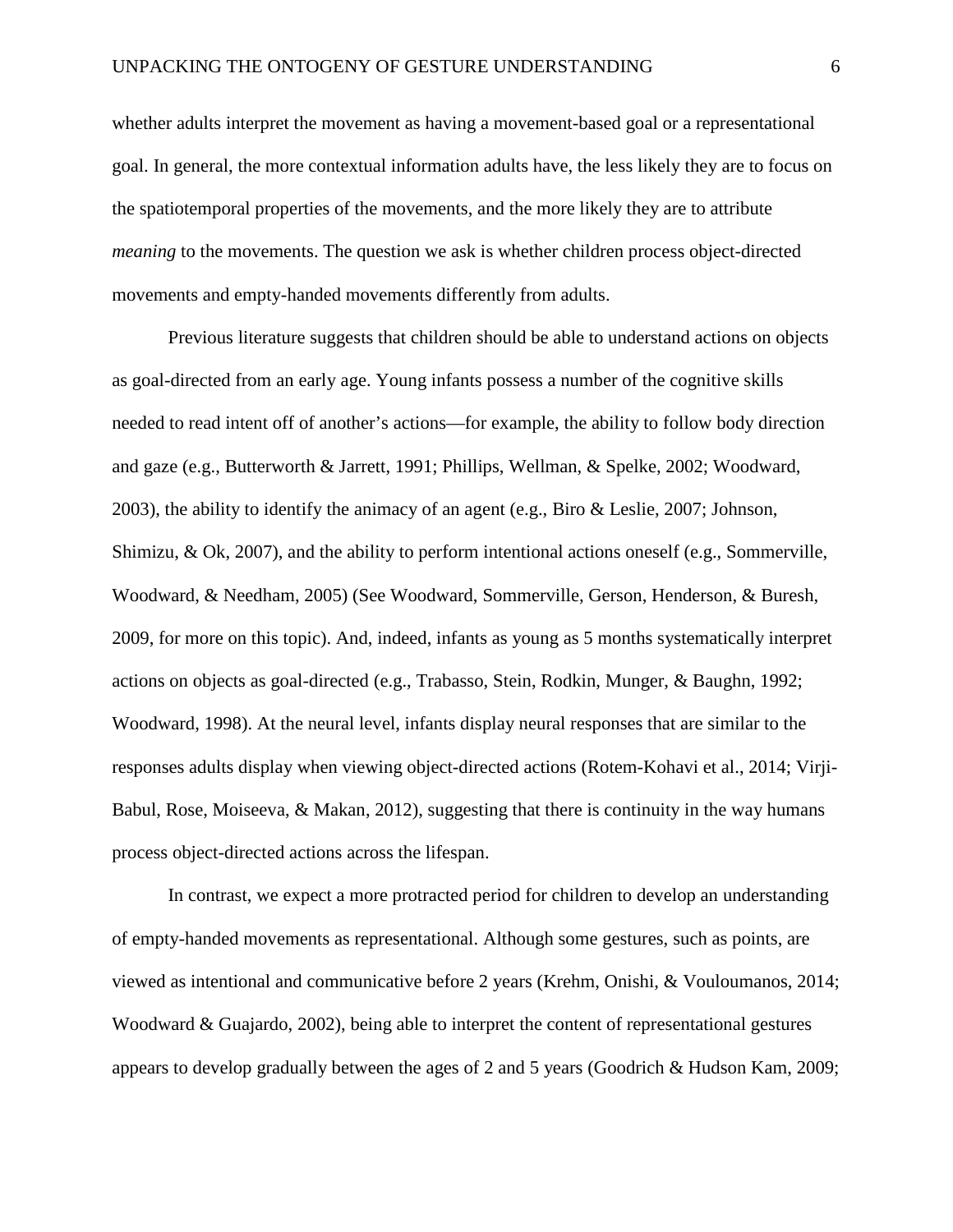Novack et al., 2015; Sekine, Sowden, & Kita, 2015; Stanfield, Williamson, & Ozcaliskan, 2014). For example, it is not until 26 months that children recognize the transparency of iconic gestures, and find iconic representations easier to learn from than arbitrary representations (e.g., they find it easier to link a hammering motion with a hammer than to link an arbitrary motion with the hammer—before 26 months, the two representations for hammer are equally easy to learn (Namy, Campbell, & Tomasello, 2004). Neuroimaging data suggest that these developmental changes continue until at least age 11, particularly with respect to integrating gesture with contextual cues like speech (Demir-Lira et al., under review; Dick, Goldin-Meadow, Solodkin, & Small, 2012; Wakefield, James, & James, 2013). Taken together, these findings suggest that children's ability to distinguish gestures from actions on objects as well as from meaningless movements may not be as developed as adults' ability to make these distinctions

Following Novack et al. (2016), in the present study, we use participants' explicit descriptions of movement to provide insight into how they have interpreted that movement. We expect that, like adults, children will interpret movement performed on objects as directed toward external goals. If we find no age related differences in children's interpretation of movement performed on objects, we can be confident that our paradigm is appropriate for children of all ages. In contrast, we expect that age will influence children's likelihood of interpreting an empty-handed movement as representational. We have two additional predictions. First, we expect the presence of objects to play a role in children's ability to interpret emptyhanded movement as representational. We know that adults use object cues when interpreting empty-handed movement (Novack et al., 2016), that objects are a salient part of children's early learning environment (e.g., Pereira, Smith, & Yu, 2014; Yoshida & Smith, 2008), and that children's early gestures often refer to objects (Gullberg, de Bot, & Volterra, 2008). As a result,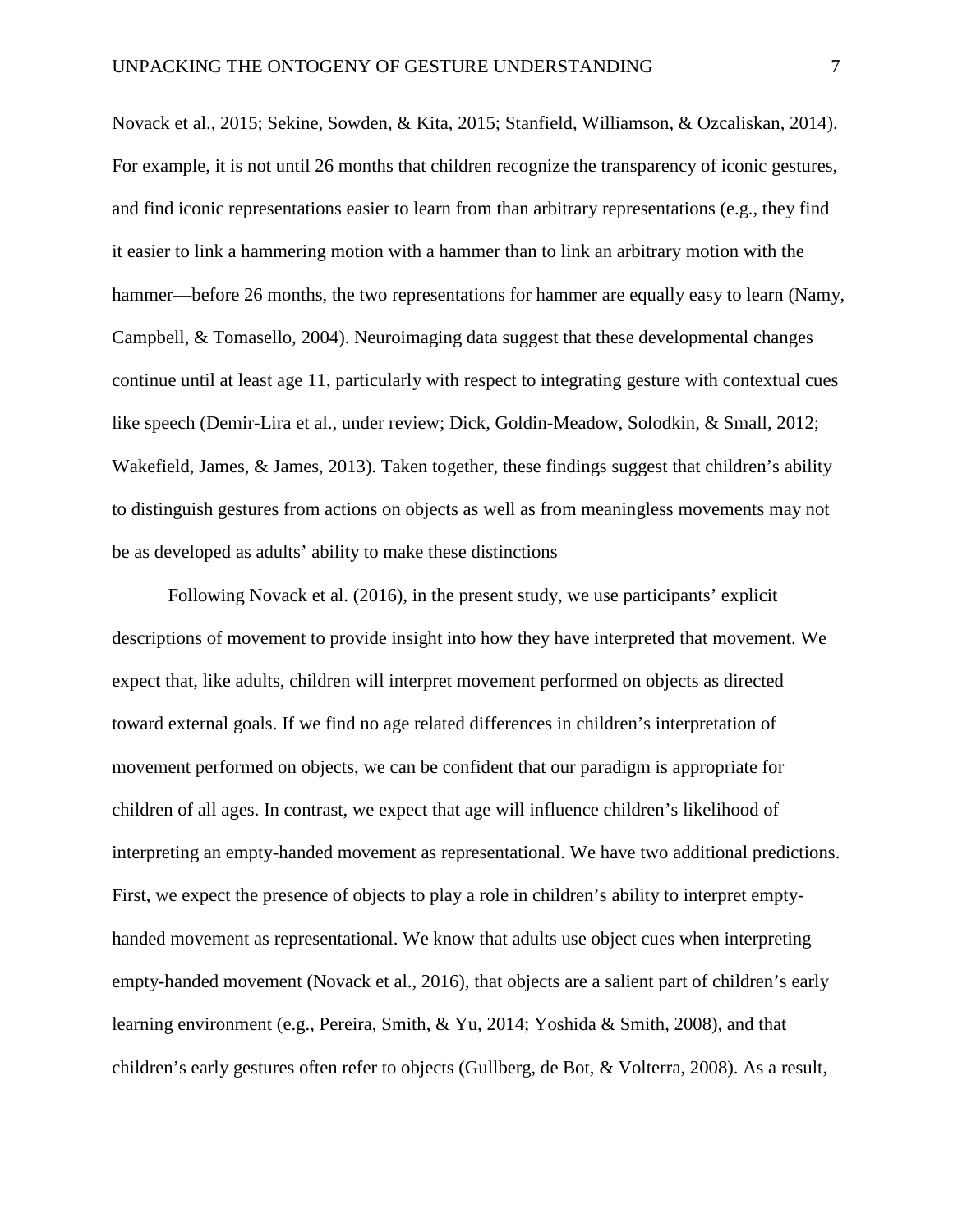children may exploit this type of concrete cue when searching for meaning in movement. Second, given previous work suggesting that children display protracted development in their ability to integrate gesture with one particular contextual cue (speech), we predict that this other important contextual cue (object presence) may have a greater effect in later childhood than in the early years.

#### **Method**

# **Participants**

Usable data were collected from 339 children between the ages of 4 and 9 years (142 females, 197 males) at a large, science museum in Chicago, IL in the summer of 2015. Although we did not collect demographic information from individuals, our sample was representative of the general profile of museum visitors. According to museum reports based on short surveys with museum visitors, visitors to the museum represent a number of different racial and ethnic backgrounds (70% White, 10% Hispanic, 6% African American, 6% Asian, 5% Other, <1% Native American, Native Hawaiian), and are also diverse in socioeconomic status, based on selfreport measures of perceived socio-economic status (13% Lower or Lower-Middle Class, 54% Middle Class, 33% Upper Middle or Upper Class) and parent or guardian's highest level of formal education (1% < high school diploma, 18% high school diploma, 16% associates degree, 35% bachelors degree, 21% masters degree, 7% Ph.D. or other terminal professional degree, 3% not reporting). Parents provided informed consent, and children provided verbal assent. Children were recruited to be as evenly distributed across the age range as possible (4 yrs: *n*=70; 5 yrs: *n*=58; 6 yrs: *n*=50; 7 yrs: *n*=59; 8 yrs: *n*=56; 9 yrs: *n*=46); nevertheless, birthdates were collected and exact age in years (e.g., 7.76) was calculated (difference between birthdate and date of experiment) and used as a continuous variable in all analyses except when specified. Children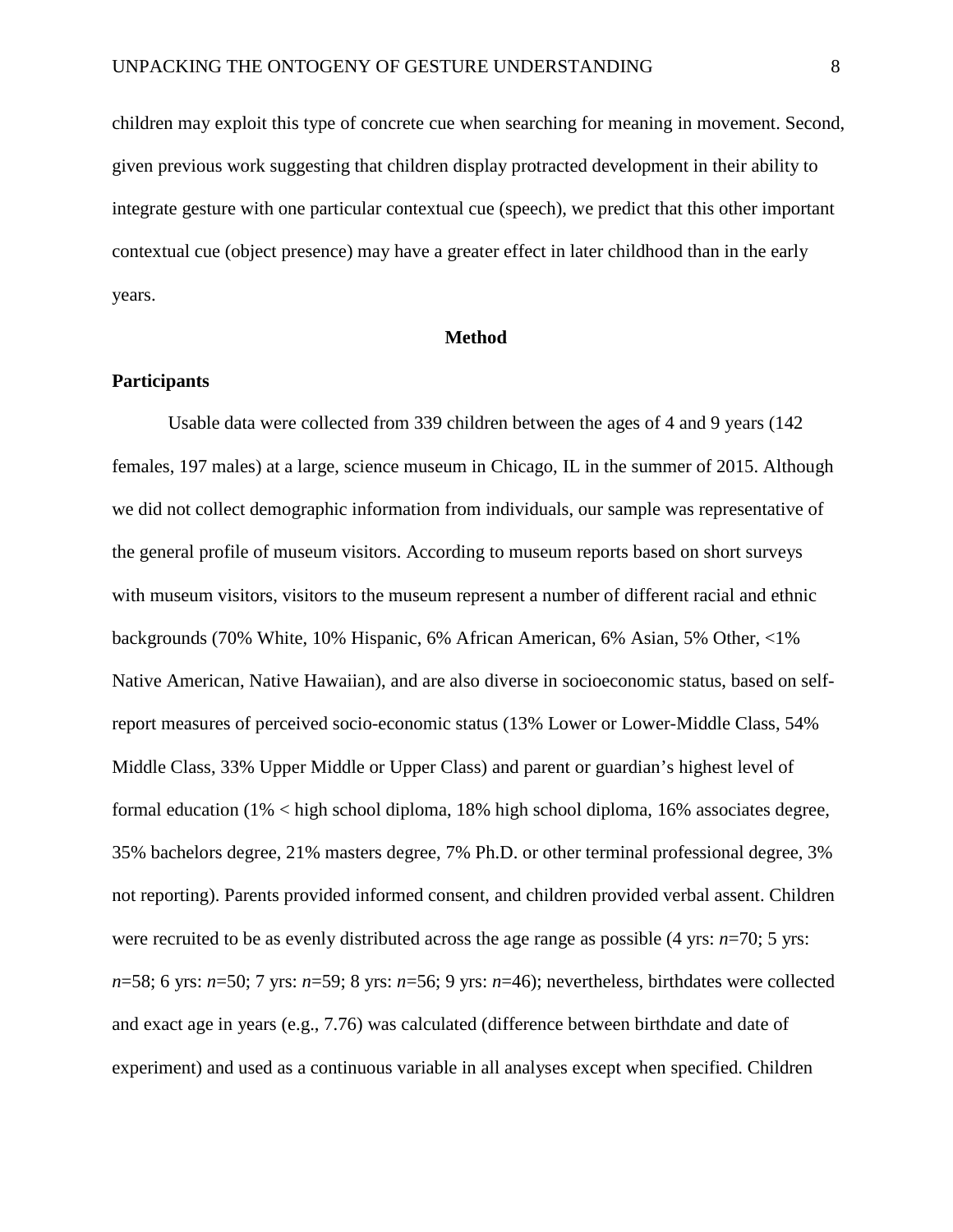were randomly assigned to one of three conditions, with a target of  $\sim$ 20 children of each age group in both the *Empty-handed Movement with Objects Present* and the *Empty-handed Movement with Objects Absent* conditions, and a target of ~10 children per age group in the *Movement Performed on Objects* condition. Pilot testing showed almost no variability in responses for the *Movement Performed on Objects* condition; as a result, we decreased the sample size for this condition. An additional 64 children were recruited for the study but excluded from analyses for refusing to respond to the initial prompt (*n=*51), providing a response to the initial prompt that was completely irrelevant (e.g., mentioning events from popular children's movies; mentioning things happening nearby in the museum)  $(n=10)$ , saying they could not remember or did not understand what the prompt was about  $(n=2)$ , or providing a response that was inaudible during coding (*n*=1). The task took 2-3 minutes for children to complete, and they were given a small prize for participating.

Data were also collected from 50 adults (*M* = 42.2 years, *SD =* 12.1 years; 26 females, 24 males) on the same task in the museum. Adult participants were not the parents of child participants. Like children, adults were randomly assigned to one of three conditions, with 20 adults in both the *Empty-handed Movement with Objects Present* condition and the *Emptyhanded Movement with Objects Absent* condition, and 10 adults in the *Movement Performed on Objects* condition. Data were collected on adults to (1) serve as a comparison to the child responses, and (2) replicate the adult findings from Novack et al. (2016) in the identical testing environment as the children.

#### **Stimuli**

Figure 1 displays still frames from three movie stimuli. Movies showed the torso of a woman in front of a table. Her chest, arms, and hands were visible, but her face was not. In each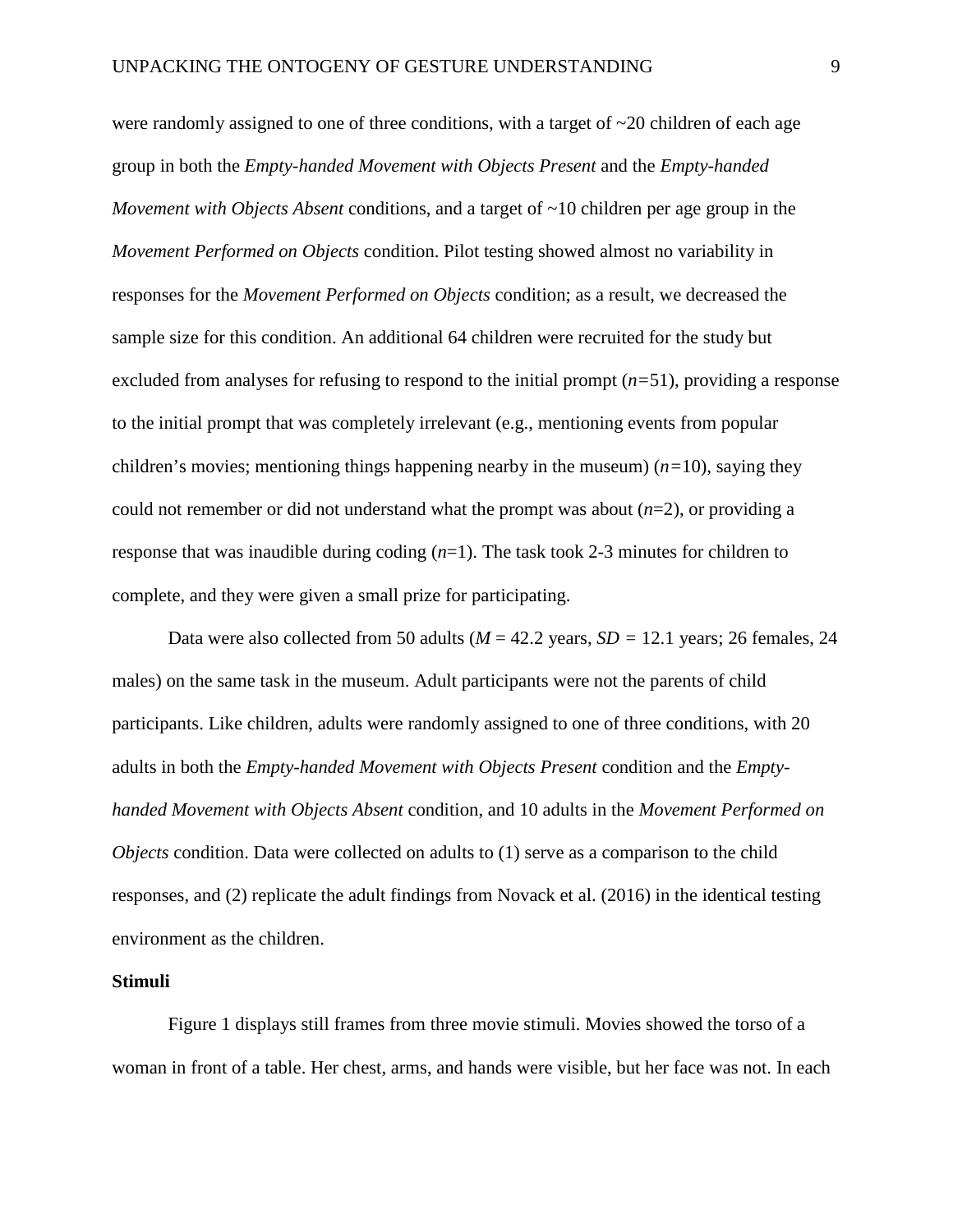10-second video, the woman produced movements with her hands. In two conditions (*Movement Performed on Objects; Empty-handed Movement with Objects Present*), four balls (two orange and two blue), and two boxes (one orange and one blue), sat on the table in front of the woman. In the third condition (*Empty-handed Movement with Objects Absent*), no objects were present on the table. The movies were identical to those used by Novack and colleagues (2016).

**Movement Performed on Objects.** A woman picks up each of the four balls on the table and places them one at a time in the color-matched boxes (see Figure 1a). First, she picks up the inner blue ball with her left hand, and places it in the blue box on her left; then she picks up the inner orange ball with her right hand and places it in the orange box on her right. These actions are repeated with the outer balls.

**Empty-handed Movement with Objects Present.** A woman produces the same movements in the *Movement Performed on Objects* condition but over the objects, maintaining the handshape necessary to grasp the balls (i.e., a palm down C-shape) and the trajectory of movement used in the *Movement Performed on Objects* condition, but not touching the balls (see Figure 1b). In contrast to the *Movement Performed Objects* condition, there is no change in the location of the balls during the movie.

**Empty-handed Movement with Objects Absent.** A woman produces the same movements as in the other two conditions, but without any of the objects present (see Figure 1c). The woman maintains the same handshape and trajectory as in the first two conditions.

Timing of movements across videos was carefully controlled by having the woman in the movies synchronize her movements to an audio track, which was removed from the final versions of the stimuli. For additional details, see Novack et al. (2016).

---- Insert Figure 1 about here ----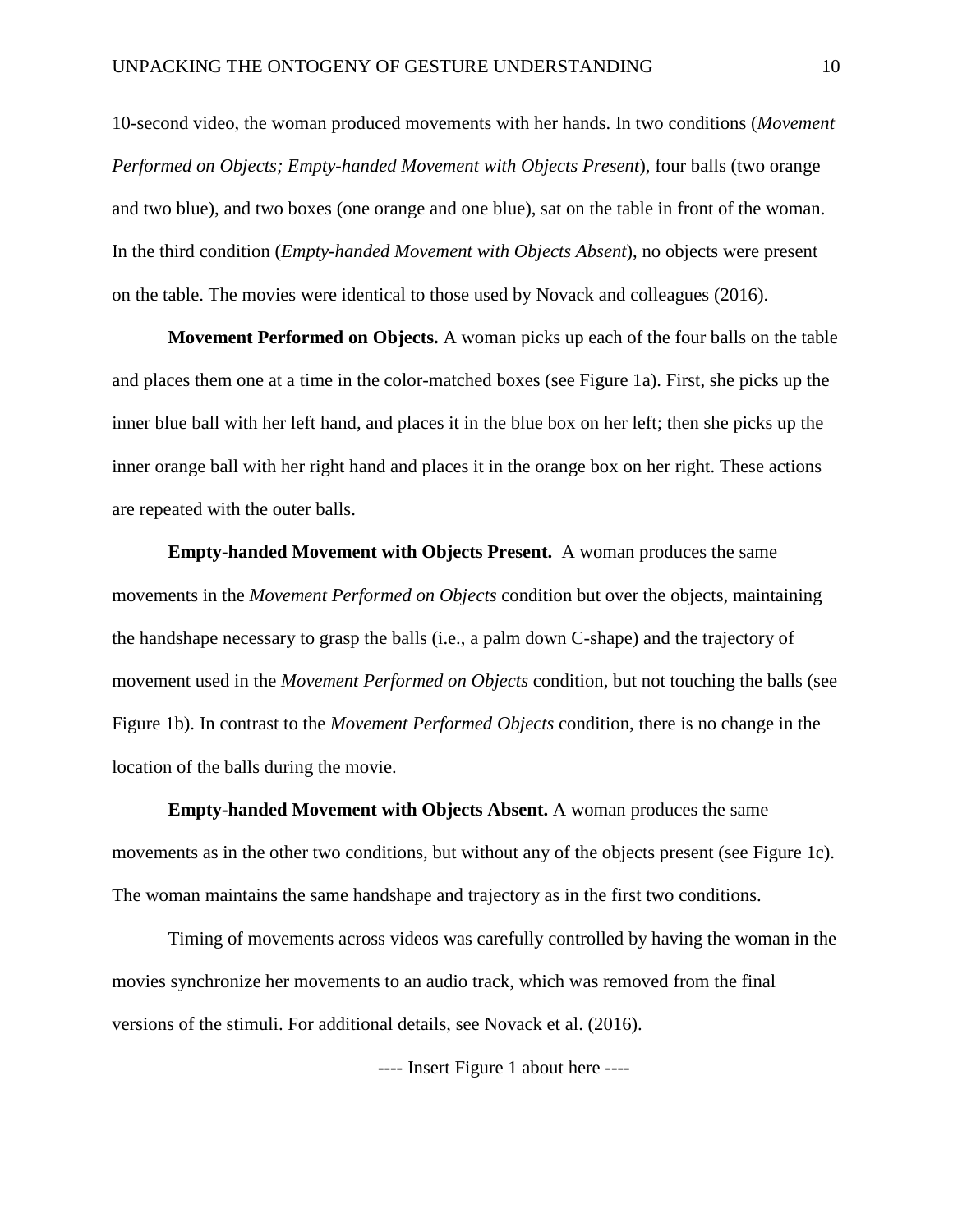# **Procedure**

Children and adults were invited to participate in the study while they were visiting a science museum. The study was conducted at a small table located in a relatively quiet part of the museum, and children sat next to the experimenter facing a wall to decrease distractions. At the beginning of the study, all participants were told they would watch a very short movie and then be asked what had happened in the movie. They were also told that the movie had no sound so they had to pay very close attention. Participants then watched one of three 10-second movies on a 9.7-inch display iPad, depending on the condition to which they had been randomly assigned. When the movie ended, the experimenter asked, "What happened in the movie?" followed by additional prompts that were designed to further probe participants' interpretation of the movie. All participants received the additional prompts, which were as follows. For participants in the *Movement Performed on Objects* or *Empty-handed Movement with Objects Present* conditions, the experimenter asked, "So at the end of the movie, were the balls in the boxes or out of the boxes." This question was asked to determine whether children could correctly remember the end-state of the movie that they watched. The correct answer in the *Movement Performed on Objects* condition was that the balls were inside the boxes; the correct answer in the *Emptyhanded Movement with Objects Present* condition was that the balls were out of the boxes on the table. For consistency, a similarly structured prompt was asked in the *Empty-handed Movement with Objects Absent* condition: "So at the end of the movie, were her hands on the table or off of the table?" After focusing on the end-state of the movie, the experimenter again probed participants' interpretation of the scene by asking, "So tell me one more time, what happened in the scene?" And finally, after children responded, the experimenter asked, "Did she do it for a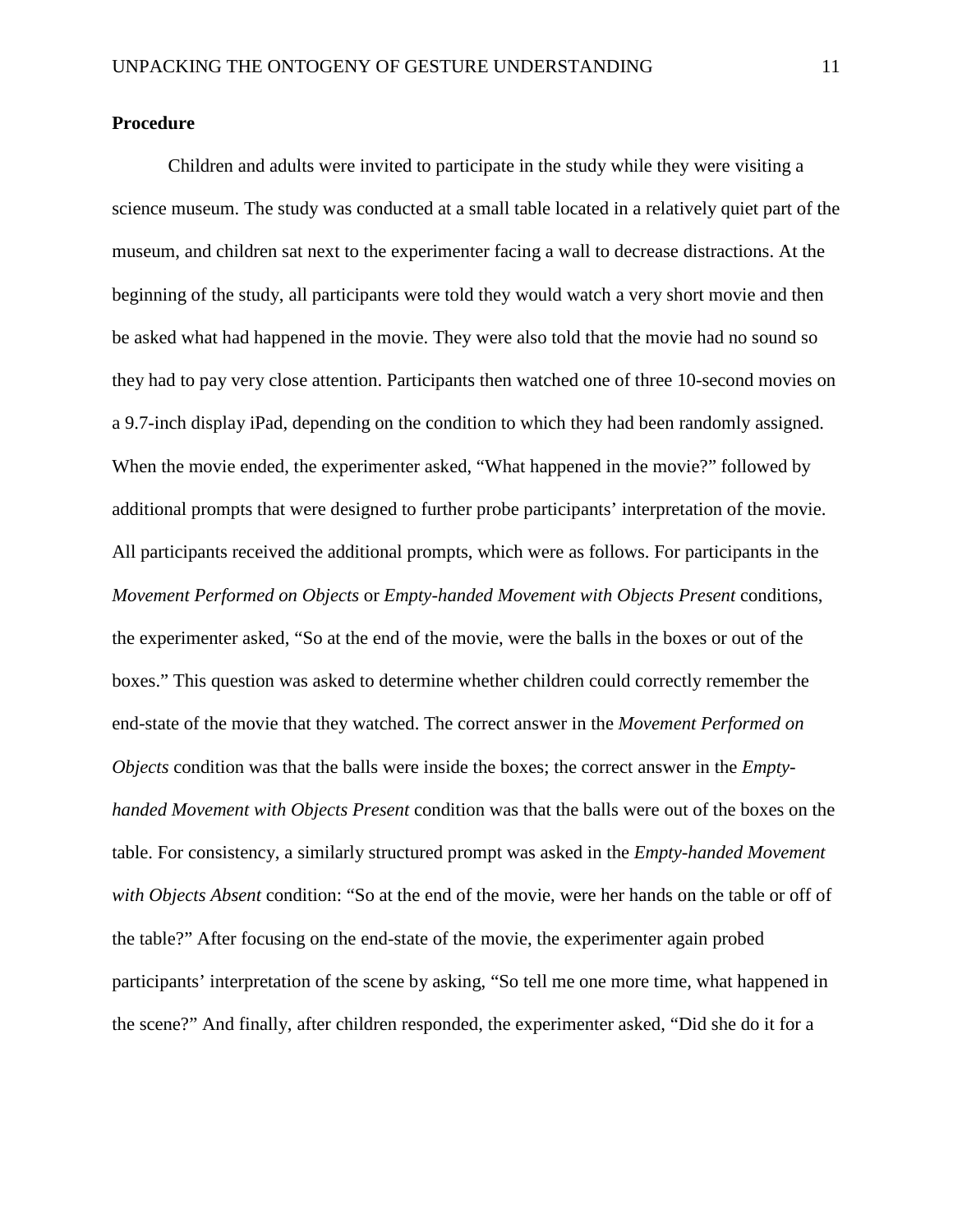reason?" For children who answered "yes", the experimenter asked "What reason?" Participants' responses were audio recorded for later coding.

**Coding and Reliability.** Participants' responses to the prompt, "What happened in the movie?" were classified into categories based on an adapted version of a coding scheme used by Novack and colleagues (2016). Although the prompt does not specifically probe the intentions of the woman in the stimuli, the pragmatics of the question, combined with the fact that the woman's movements appeared to be produced voluntarily, should invite descriptions of goals and intentions (see Schachner & Carey, 2013 for discussion of assumptions about intentionality). The codes are described below:

(1) *External Goal:* The movie is described in terms of actions completed on objects, with the description focusing on movement of objects, rather than movement of hands (e.g., "she took balls and put them in boxes"; "the blue balls goed in the blue container and the orange balls goed in the orange container"; balls were placed in boxes"). In rare cases, this category also included attempted actions on objects "it looked like he was trying to put the balls in the box").

(2) *Movement-Based Goal:* The movie is described in terms of low-level spatiotemporal movements without mentioning a higher-level goal––the description is focused on the movement of the hands themselves (e.g., "a guy had his hands going back and forth"; "she was like, moving her arms"; "someone moved their hand from a ball to the block and back to the ball").

(3) *Representational Goal:* The movie is described in terms of movements representing (but not actually carrying out) external goals (e.g., "the person was imitating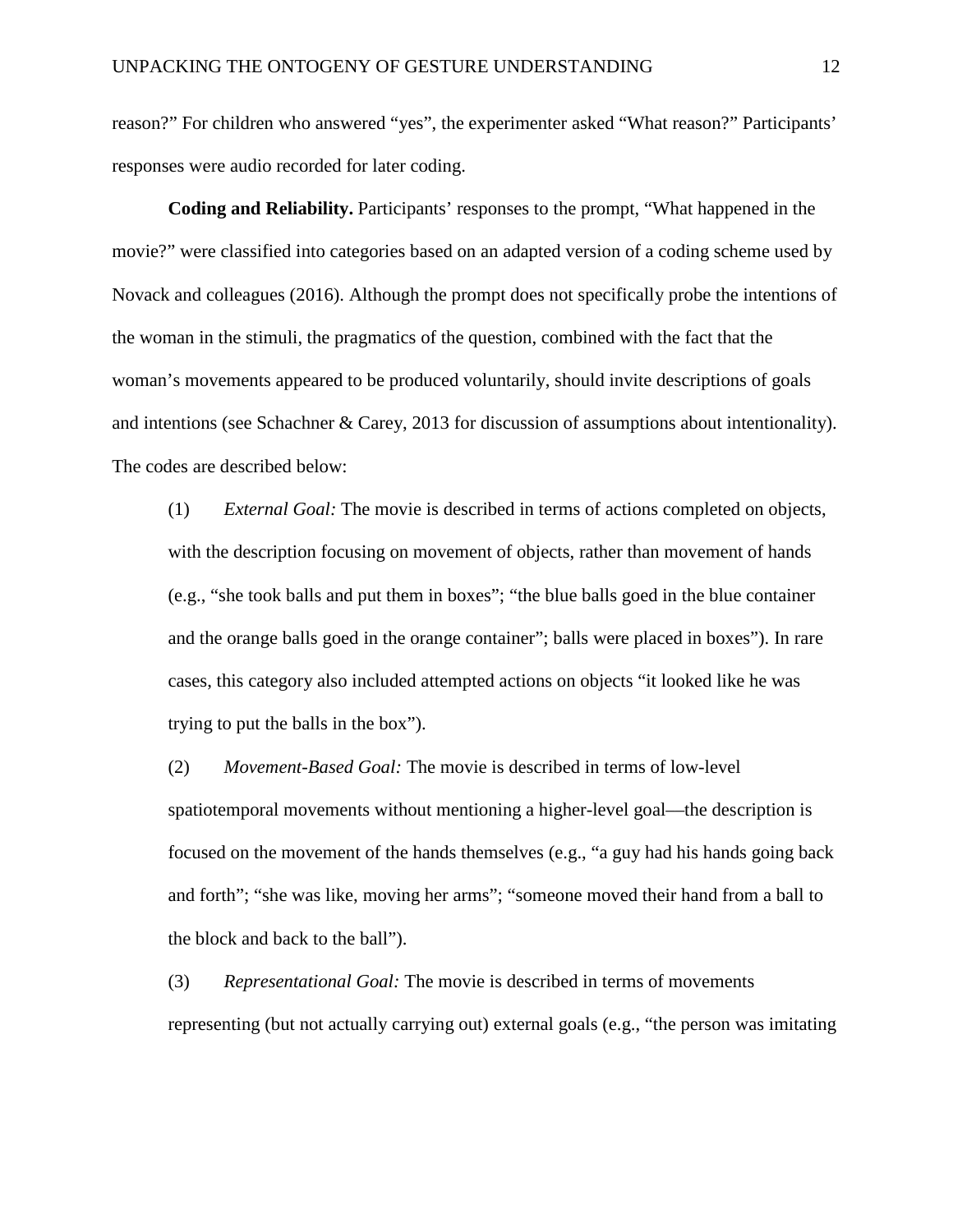putting the balls in the boxes"; "he was pretending to put balls in the container"; "she looked like she was playing a piano in the air").

(4) *Other:* The movie is described (a) without mentioning movement at all (e.g., "there was a hand", "It showed a rectangle that was orange and two orange balls two blue balls and a blue rectangle"), or (b) mentioning movement, but the response was too ambiguous to assign a goal-oriented code (e.g., "it did um some marbles and um I saw some box"; "he was doing one by one").

Two researchers independently assigned a single code to all responses, which had been transcribed from the original audio files. Coders were blind to the condition and age of each participant. Coders agreed on 731 of 778 trials (94.0%),  $\kappa = 0.92$ . Any disagreements were discussed between the coders and resolved.

A separate coding system was used for the final set of prompts, "Did she do it for a reason? What reason?" As we were particularly interested in children's ability to interpret empty-handed movement as representational, we coded whether responses to these questions for children in the *Empty-handed Movement with Objects Present* and *Empty-handed Movement with Objects Absent* conditions suggested that they interpreted the movement as representational. Responses were coded as *Representational* if participants described the woman as having a goal to *represent* information through her actions (e.g., "to show us what he was gonna do with the balls into the blue boxes"; "To show little kids how to match colors"). Responses were coded as *Nonrepresentational* if participants said they were not sure or thought the woman did not have a reason for her movements (e.g., "No, I have no idea why she did it"), or if their response suggested the woman had a movement-based goal (e.g., "To like practice for something she was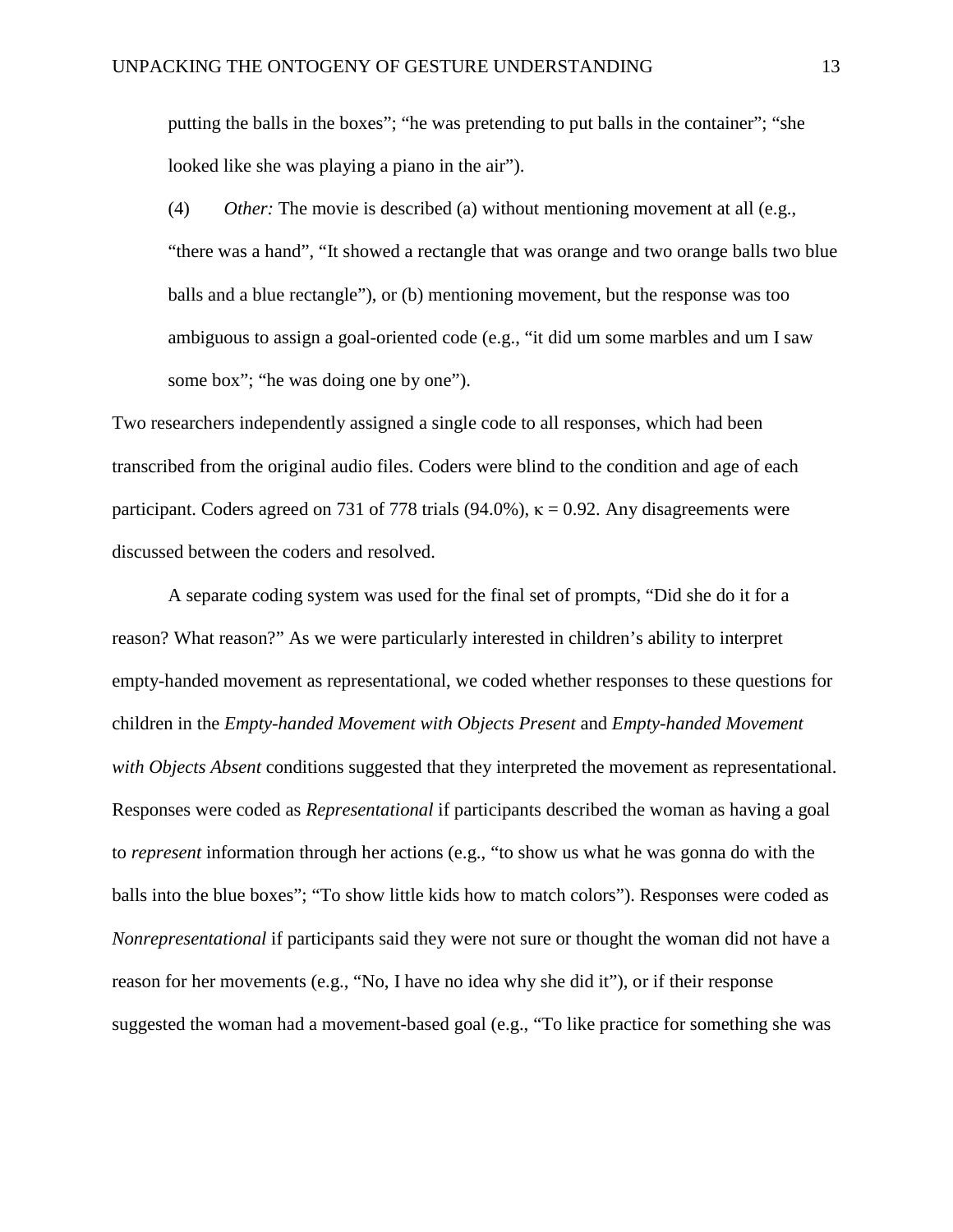going to get tested for") or was ambiguous in terms of whether the goal of described actions was to *represent* information (e.g., "She was doing one by one").

As in coding the main prompts, two researchers assigned a single code to all responses, and were blind to the condition of each participant. Coders agreed 307 of 317 trials (96.8%,  $\kappa$  = 0.92). Any disagreements were discussed between the coders and resolved.

#### **Results**

As detailed earlier, children and adult participants were asked to describe one of three movies depicting a woman moving her hands, and to answer additional prompts about the movie. Descriptions were coded as having an external goal, a movement-based goal, or a representational goal; if a description did not mention a goal, it was assigned the code of 'Other'. We first calculate the proportion of participants who gave the 4 types of response to the initial prompt in the *Movement Performed on Objects* condition (note that each participant gave only one response). Second, we calculate the proportion of participants who gave the 4 types of responses to the initial prompt in the two empty-handed movement conditions, *Empty-handed Movement with Objects Present* and *Empty-handed Movement with Objects Absent.* We also calculate whether participants gave a representational goal response in these two conditions at any time across the entire study, taking into account responses across all prompts; here, our dependent variable is a binomial response––either providing, or not providing, a representational goal response at any point during the study. To assess the effect of age on responses in this section, we use age as a continuous variable, although we collapse into age groups for the purpose of data visualization, and for post-hoc analyses. As a preview, we found almost no variability in participants' responses in the *Movement Performed on Objects* condition, and much more variability when participants described the empty-handed movement movies in the *Empty-*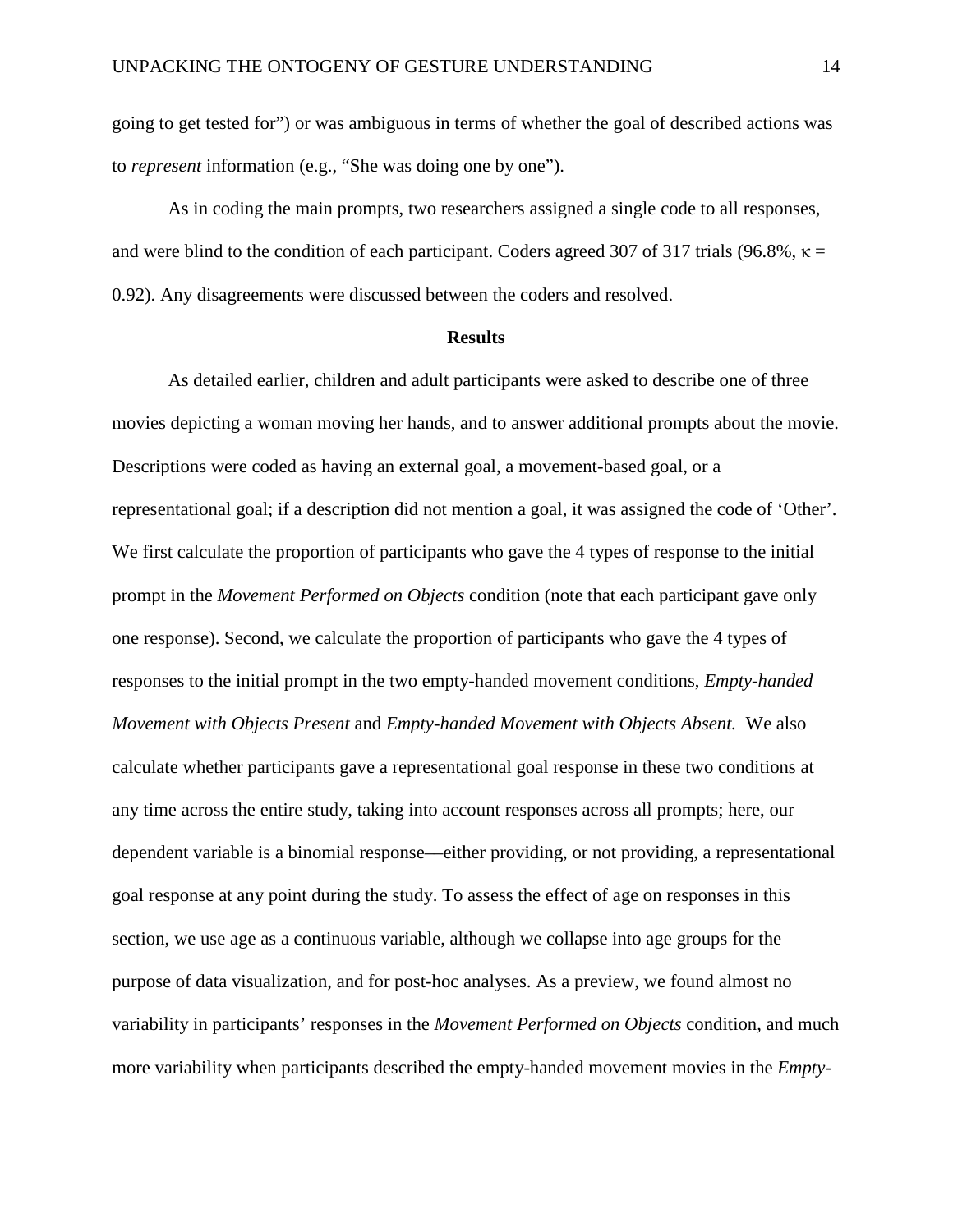*handed Movement with Objects Present* condition and the *Empty-handed Movement with Objects Absent* condition.

# **Movement Performed on Objects**

An established body of literature shows that the ability to interpret actions on objects in relation to external goals develops in infancy (e.g., Woodward, 1998). Thus, it was not surprising that we saw essentially no variability in responses elicited to the *Movement Performed on Objects* movie, regardless of age. Almost all responses children gave to the *Movement Performed on Objects* condition were coded as external goal responses (97.2%). A binomial logistic regression predicting the likelihood of an external goal response by child age confirmed that there was no effect of age ( $\beta = 0.39$ ,  $SE = 0.46$ ,  $z = 0.84$ ,  $p = 0.40$ ). We analyzed the adults separately and found, in line with previous work (Novack et al., 2016; Schachner & Carey, 2013), that 100% of adults provided external goal responses.

#### **Empty-handed Movement**

In contrast to the uniform responses elicited by the *Movement Performed on Objects*  movie, there was considerable variability in responses from both children and adults to the empty-handed movement conditions, although participants did display distinct patterns to the two conditions overall (see Figure 2). Adults were most likely to produce movement-based goal responses in the *Empty-handed Movement with Objects Absent* condition; 70% of adults gave this response, with 25% giving representational responses. Children, too, gave movement-based goal responses in this condition, although a little more often than adults; 83.7% of children gave this response, with 12.6% providing representational responses. The opposite pattern was found for adults in the *Empty-handed Movement with Objects Present* condition; 60% of adults gave representational responses, with 20% providing movement-based responses, thus replicating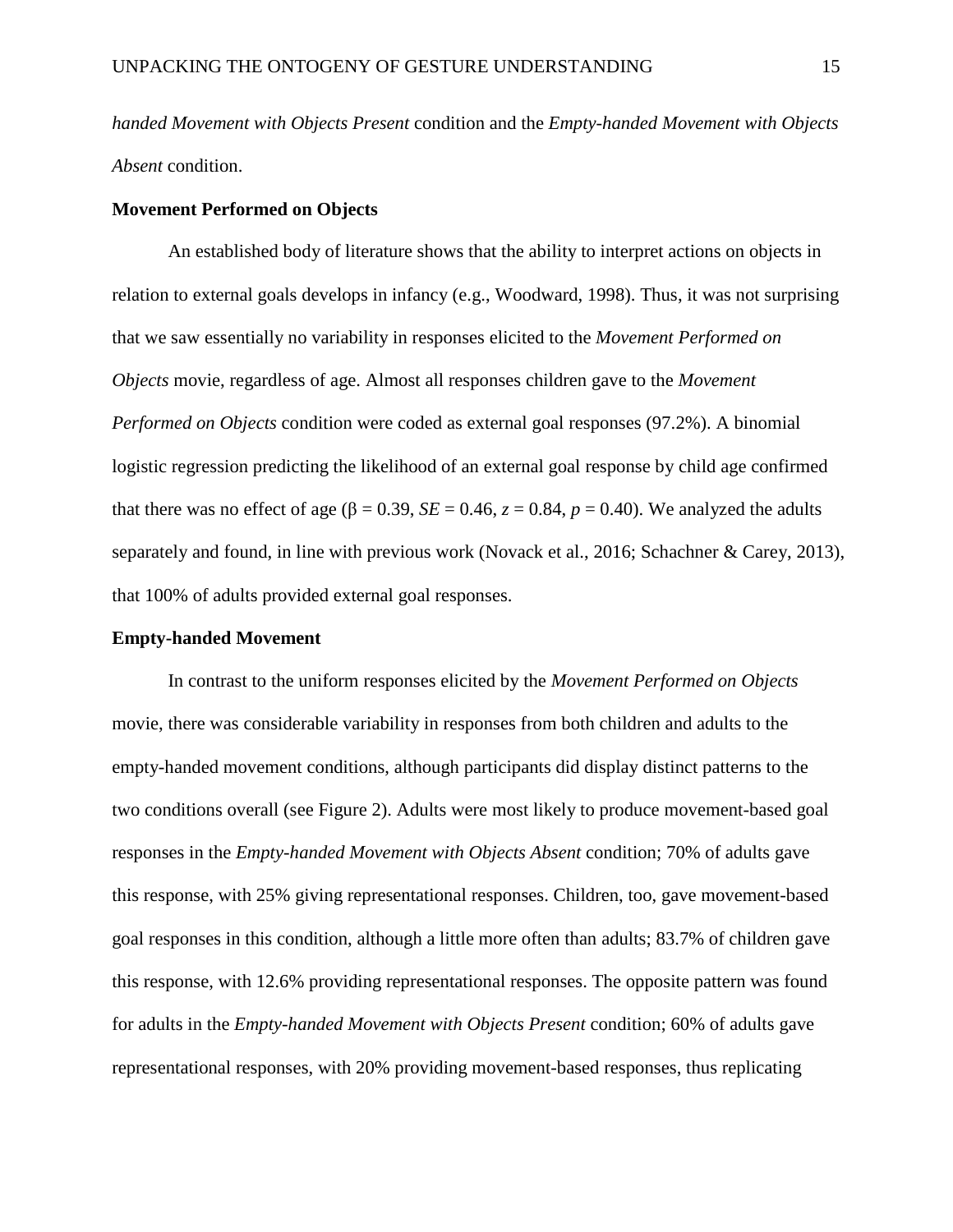previous findings (Novack et al., 2016). More children provided representational responses in this condition than in the *Empty-handed Movement with Objects Absent* condition (22.0% vs. 12.6%), but movement-based goals were still children's dominant response in this condition; 42.4% of children gave this response, with 20.5% describing external goals, and 15.2% giving responses coded as 'Other'.

Log-linear poisson models, which allow for comparison of non-independent response codes, confirmed that both children and adults showed distinct patterns of responses in the two empty-handed movement conditions. For children, we ran a log-linear poisson model on a 2 (Condition) x 4 (Response Code) contingency table, which revealed that responses in the *Emptyhanded Movement with Objects Present* condition were significantly different from responses in the *Empty-handed Movement with Objects Absent* condition ( $\chi^2$ , 3 = 64.57, p < .001). The same was true for adults, using a 2 (Condition) x 3 (Response Code) contingency table ( $\chi^2$ , 2 = 10.78, *p* < .005). Please note, three response codes were used in the contingency table as no adult responses were coded in the 'Other' category.

Finally, we compared representational goals given by children and adults across both empty-handed conditions and found significantly higher rates of representational-goal responses in adults (45.0%) than in children (17.2%),  $\chi^2$ , 1 = 12.12, *p* < .001. There thus appears to be a developmental change in the ability to ascribe representational goals to empty-handed movements.

---- Insert Figure 2 about here ----

# **Exploring the Language of Responses**

Comparing representational goals in children vs. adults indicates that there is a developmental change in how empty-handed movement is interpreted: notably, children are less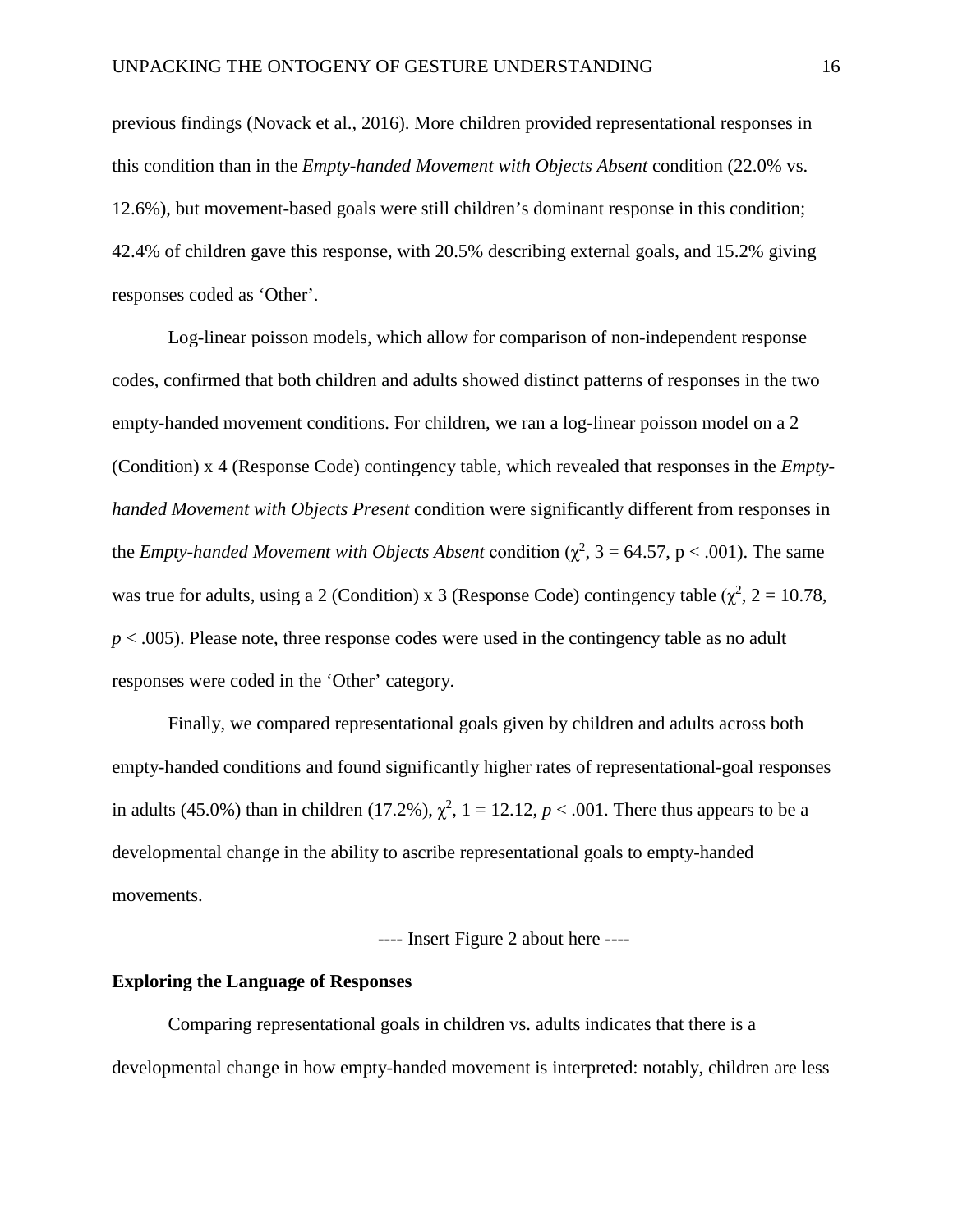likely to describe movement as representational than adults. However, as our dependent measure was based on participants' verbal responses, it is possible that the difference we see in representational goals between children and adults can be traced to differences in language abilities between the groups. In other words, describing representational goals may be more difficult than describing external goals or movement-based goals; if so, adults' better verbal skills may underlie the developmental difference in representational goal responses. We address this possibility by examining features of the language used for each type of response.

**Response Length**. First, we considered the length of responses. We ask whether representational goal responses tended to be longer than other types of goal responses, and also whether response length differed with age. If more words are necessary to describe a representational goal than other types of goals, children may be limited by their language. We found that this was not the case. Overall, an analysis of variance (ANOVA) predicting Response Length (number of words) by Age binned into groups (e.g., 4-year olds, adults) and Response Code (External Goal, Representational Goal, Movement-based Goal) showed an overall effect of age  $(F(5, 363) = 6.91, p < .001)$ , where older participants gave longer responses than younger participants (see Figure 3). However, there was no significant effect of Response Code (*F*(2,  $363$  = 1.97,  $p = 0.14$ ), suggesting that a lower rate of representational responses in younger age groups is not due to a limitation in language ability. We find further support for this idea using a qualitative approach: We see a range of response lengths for representational goal descriptions. Typical examples of short responses included: "*She was pretending to put balls in the container"* (4-year-old) and "*Imaginarily moving objects"* (Adult). Examples of longer responses included: "*Well she, it looked like she was pretending to pick the balls to there but she wasn't really*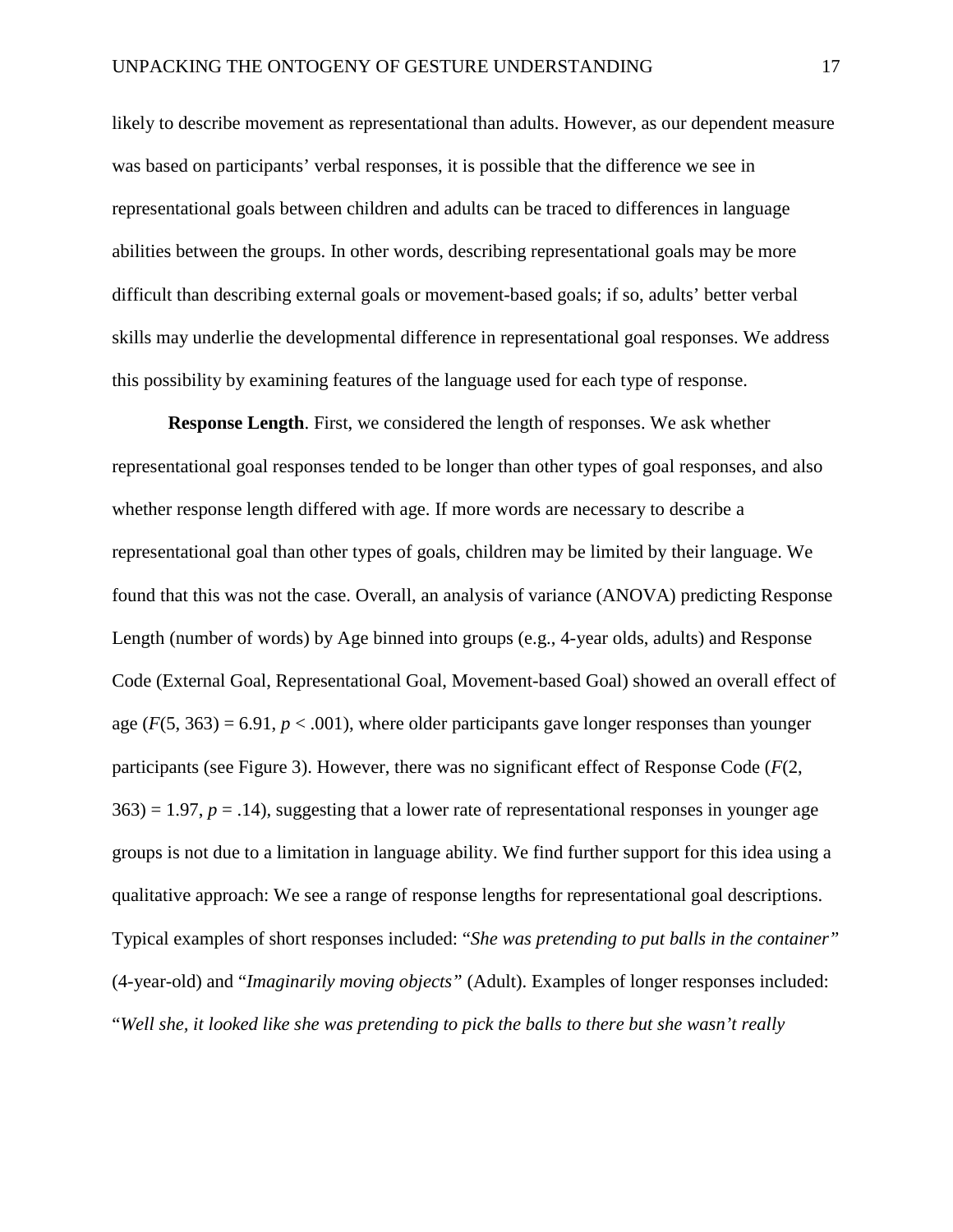*moving them*." (8-year-old) and "*In the video, the gentleman, or lady, whichever it was, was simulating picking up a ball with each hand and putting it in the crate on the sides*" (Adult).

---- Insert Figure 3 about here ----

**Types of Constructions Used to Convey Representational Goals**. As can be seen from the examples provided, certain constructions (e.g., *pretend to put, simulate picking up*) lend themselves to describing representational goals. We coded the types of constructions participants used to convey representational goals, and asked (1) what types of constructions adults used in their representational responses, and (2) whether these devices were also used by children. If so, we have evidence that the children's linguistic skills do not prevent them from expressing representational goals.

We identified seven types of constructions used by the 17 adults who provided representational goal responses. Three of the constructions were each used by 4 of 17 adults (23.5% each): (1) Using the verb *pretend* (e.g., *pretend to put, pretending to take*); (2) using a more sophisticated verb that signaled pretense (e.g., *simulate picking up, mime putting*); (3) using a construction that indicated the actor was attempting to communicate information or demonstrate something (e.g., *trying to say; signaled to go*). The fourth construction was used by 3 of 17 adults (17.6%): (4) Using the word *like* (e.g., *looked like moving*). The fifth, sixth, and seventh types were each used by 1 of the 17 adults (5.9% each): (5) Modifying the noun to make it clear that the action was not actually taking place (e.g., *moving imaginary cups*); (6) Describing an action on an object not present in the scene (e.g., *playing the piano*; the woman in the video was seen by some participants as pretending to play a keyboard instrument); (7) Indicating an action that would take place in the future (e.g., *going to put*).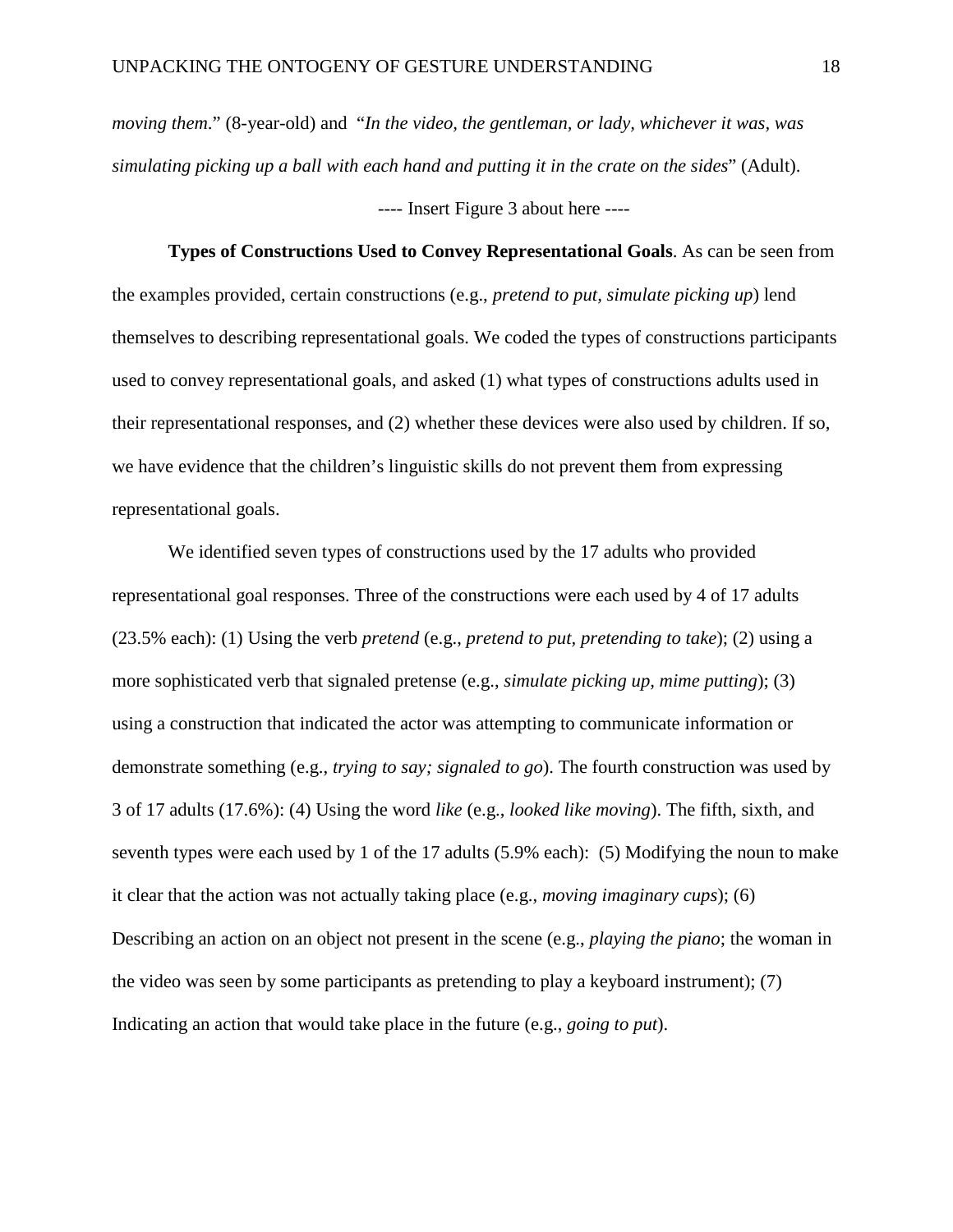Having established the types of constructions that adults use to convey representational goals, we then asked whether children were able to use these same devices. We found that our youngest children––4- and 5-year-olds (of which there were only six)––used three of the adults' construction types: Type (1) 2 of the 6 children who produced representational responses used the verb *pretend*; Type (5) one child modified the noun so that it was clear that the action was not actually taking place (e.g., *pretend balls*); Type (6) three children described an action on an object that was not present (e.g., *playing the piano*). The remaining four construction types that adults used were seen only in the older children. The 6- and 7-year olds used two types not found in the responses of the 4- and 5-year olds: Types (3), e.g., *showing*, and Type (7), e.g., *going to put*. The 8- and 9-year olds added two more types to their repertoires: Type (2), e.g., *fakely took*, and Type (4), e.g., *looked like stacking.*

Although there are many ways to express a representational goal, the point we stress here is that there are simple devices that even the 4- and 5-year-olds in our sample were able to use. The difference in rates of representational goal responses that we have found across development are thus not likely to be due to developmental changes in language skills, but rather to changes in the ability to think about movements as representational actions.

#### **Representational Responses by Age**

Given that age-related language differences are not a concern, we next explored the effect of age on representational goal responses within our child sample, focusing on age-related differences in representational goal responses between the ages of 4 and 9. We had two hypotheses: (1) The propensity to interpret empty-handed movement as representational would increase with age. (2) Given findings that children show protracted acquisition of the ability to integrate gesture and contextual cues (Demir-Lira et al., under review; Dick et al., 2012;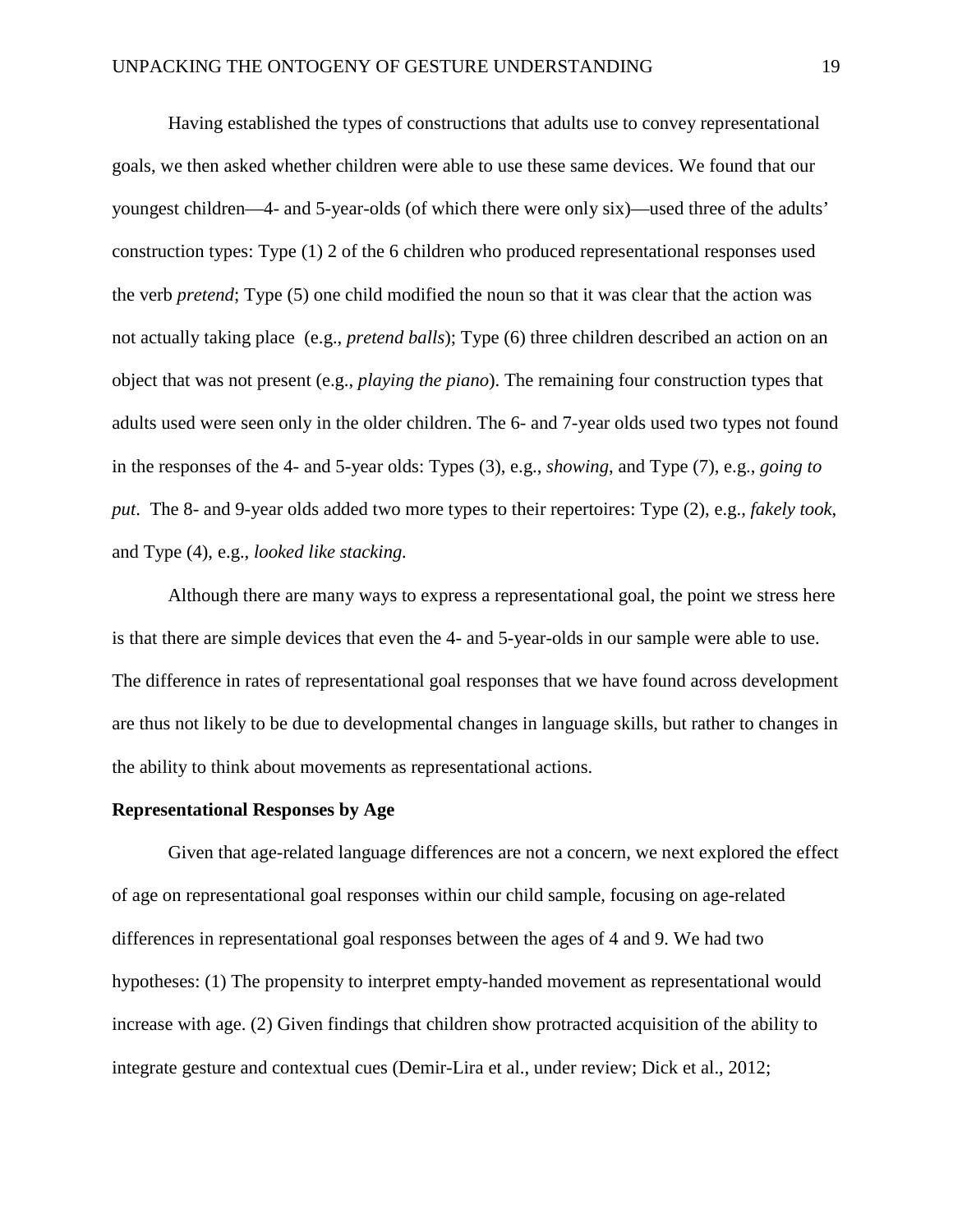Wakefield et al., 2013), object presence (which is a contextual cue) may have a bigger effect on the likelihood of interpreting empty-handed movement as representational later (rather than earlier) in childhood. Based on these hypotheses, we built a binomial model to test whether children's likelihood of providing a representational response was predicted by Age as a main effect term, and Age x Condition (*Empty-handed Movement with Objects Present; Emptyhanded Movement with Objects Absent*) as an interaction term. The model supported our hypotheses, revealing a positive effect of age (β = 0.40, *SE* = 0.11, *z* = 3.79, *p* < .001)––children became more likely to give a representational response with age––as well as an interaction between age and condition (β = 0.10, *SE* = 0.04, *z* = 2.18, *p* < .05). Likelihood ratio tests confirmed that this model (a main effect of Age, and an interaction between Age and Condition) was a better fit than a simpler model without the interaction term ( $\chi^2(1) = 4.89$ ,  $p < .05$ ). A more complex model with both main effects (Age and Condition) and the interaction term (Age x Condition), did not improve the fit ( $\chi^2(1) = 0.02$ ,  $p = 0.88$ ).

The interaction between age and condition suggests that the older a child is, the more influence object presence has on her ability to see empty-handed movement as meaningful. To explore this interaction more fully, we separated children into age groups by year (e.g., 4-yearolds, 5-year-olds, etc.), and asked whether the presence of objects was a predictor of representational goal response within each group. There were no groups in which object presence was a significant predictor, probably because, when partitioned in this way, the age groups were too small to detect an effect. However, exploratory post-hoc analyses do point to differences with age: condition (*Empty-handed Movement with Objects Present; Empty-handed Movement with Objects Absent*) predicted the likelihood of a representational response after age 6 ( $\beta = 0.82$ , *SE*)  $= 0.38$ , *z* = 2.19, *p* < .05), but not before age 6 (β = 0.04, *SE* = 0.84, *z* = 0.052, *p* = 0.96). With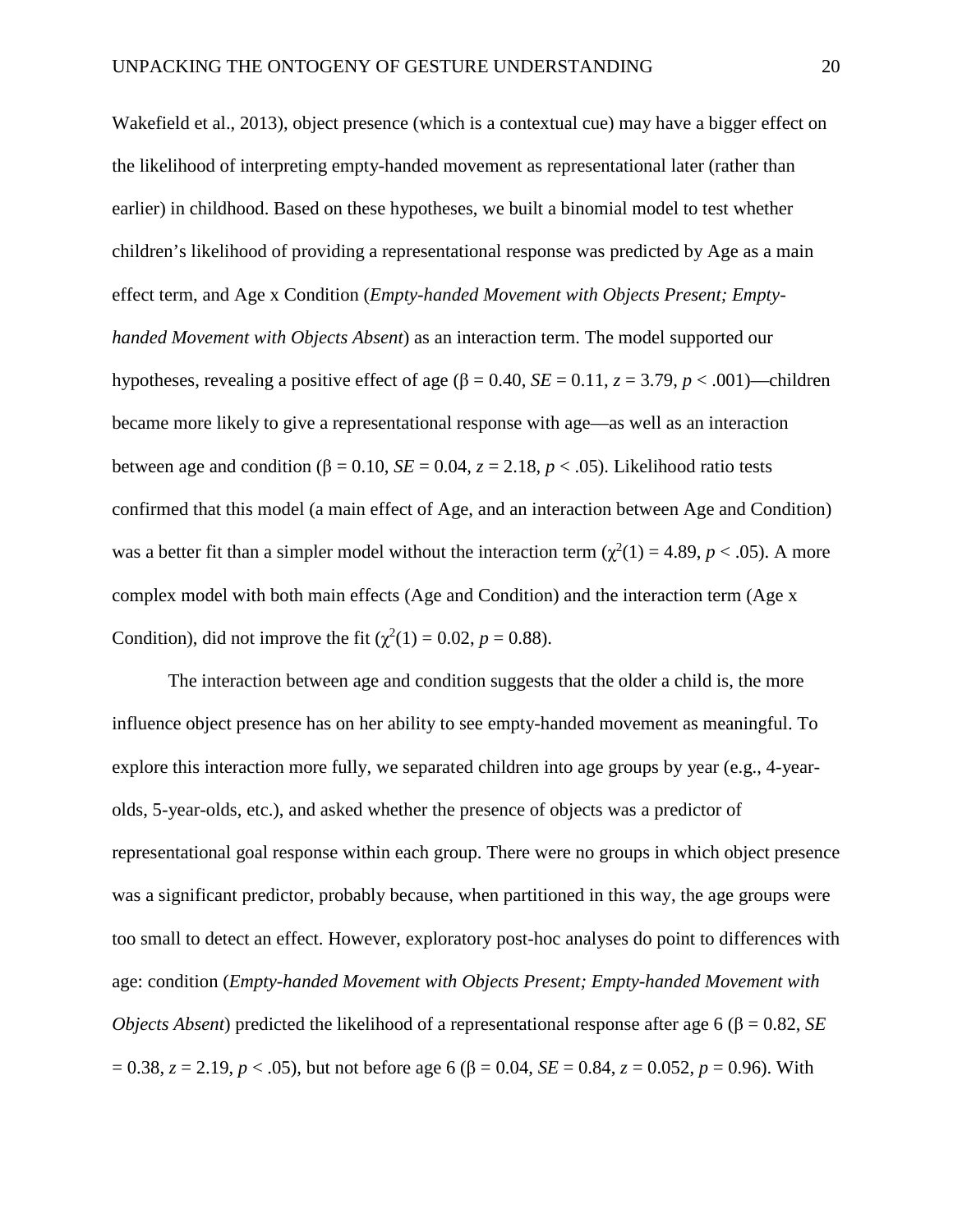the current data set, we cannot make a strong claim about the exact age at which object presence becomes an important cue to interpreting movement as representational. Nevertheless, our data do allow us to state with some certainty that this process unfolds across childhood.

Our findings are thus in line with our two predictions: (1) children's ability to understand empty-handed movement as representational develops with age, and (2) a rich context (objects present) supports representational goal responses better than a less rich context (objects absent), particularly in older children. However, we were surprised at the overall low rates of representational goal responses across the children (17.2%). Even 9-year olds, the oldest children in our sample, gave representational goal responses at half the rate that the adults in our sample did (9-year-olds: 20.5%; Adults: 42.5%). These low rates may suggest that children between the ages of 4 and 9 rarely interpret empty-handed movement as representational. Alternatively, children may simply need more opportunity and encouragement to express their competence. We explored this possibility using data from the additional prompts.

Recall that after children gave their initial response to the prompt, "What happened in the scene?" they were asked about the ending-state of the movie. They were then asked a second time, "What happened in the scene?" as well as, "Did she do it for a reason? What reason?" We calculated whether a child gave a representational goal response to any of these three prompts. A child was classified as having given a representational goal response if she provided a representational goal (as opposed to an external goal, movement-based goal, or 'other' response) to at least one of the first two prompts, and/or if she provided a representational response (as opposed to a nonrepresentational response) to the final prompt.

Based on data from these three prompts, we found that 31.1% of our child sample provided at least one representational response, which almost doubles the proportion of children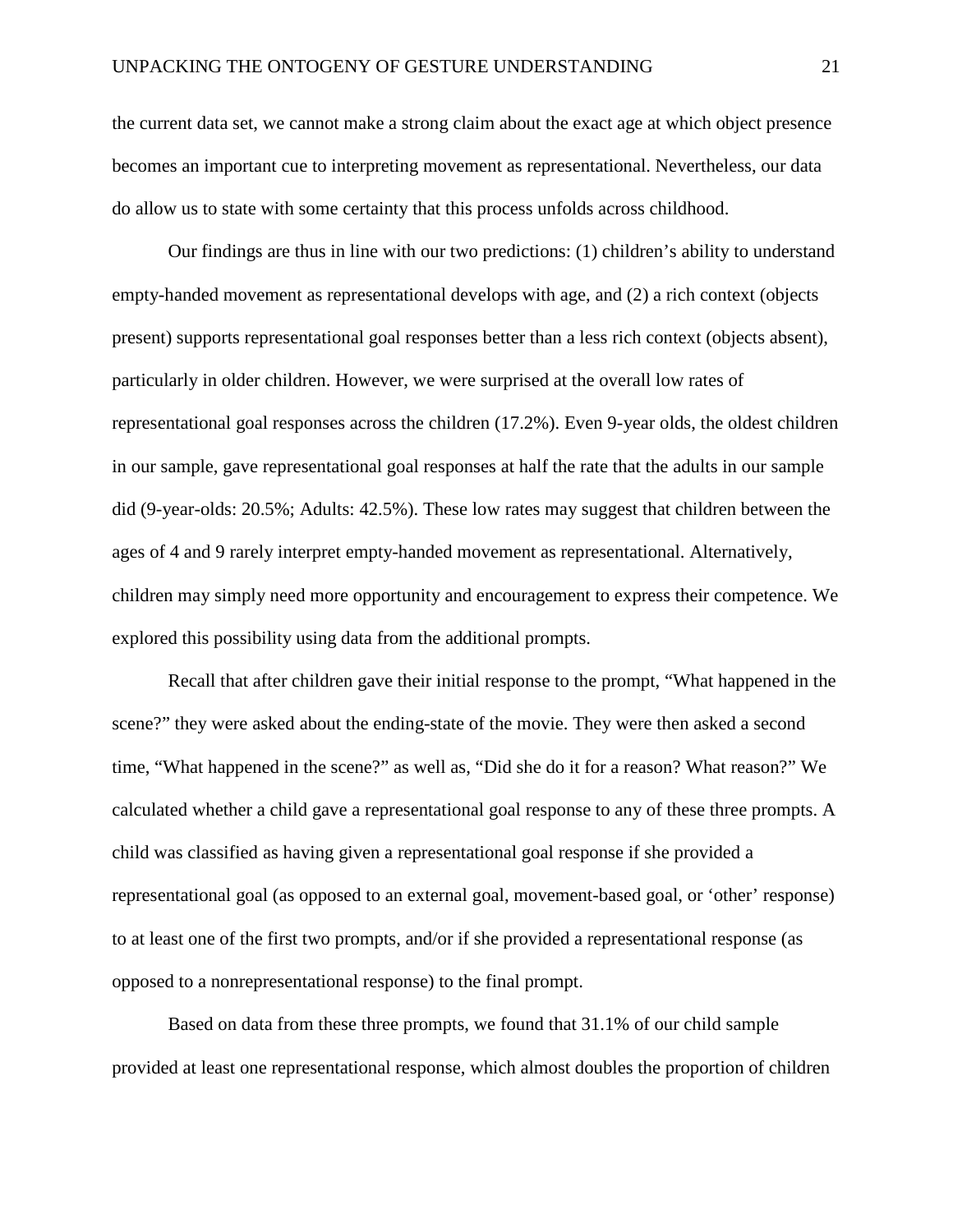describing empty-handed movements as representational after the first prompt (17.2%). As in the model based on responses following the first prompt, we found a significant effect of age ( $\beta$  = 0.46, *SE* = 0.09, *z* = 5.15, *p* < .001) and an interaction between condition and age (β = 0.11, *SE* = 0.04,  $z = 2.75$ ,  $p < .01$ ) (see Figure 4). In addition, using the same exploratory post hoc analysis, we found that children below the age of 6 were not influenced by the presence of objects ( $\beta$  = 0.05,  $SE = 0.55$ ,  $z = 0.09$ ,  $p = .93$ ), whereas 6- to 9-year-olds were influenced by the presence of objects (β = 0.88, *SE* = 0.32, *z* = 2.71, *p* < .01). Again, this result is exploratory—the solid conclusion from our data is that, over childhood, the presence of objects becomes increasingly influential in how empty-handed movements are interpreted; at issue is the precise age at which children begin to display this effect.

We performed the same analysis on adults and found that they too were significantly more likely to provide representational responses after further prompting, raising their overall rate of representational responses from 42.5% to 67.5%,  $(\chi^2, 1 = 5.05, p < .05)$ . Prompting thus increased representational goal responses in all participants, which means that children gave representational responses to empty-handed movement significantly less often than adults (31.1% vs. 67.5%) even after continued prompting  $(\chi^2, 1 = 18.51, p < .001)$ .

---- Insert Figure 4 about here ----

#### **Empty-handed Movement as Action**

Both children and adults, at times, gave external goal responses to the initial prompt in the *Empty-handed Movement with Objects Present* condition. This response was unexpected, as Novack et al. (2016) found no external goal responses to empty-handed movement in adults who typed their responses online. The external goal responses that the participants in our study gave were structured as if the actress in the movies had actually completed an action (e.g., "She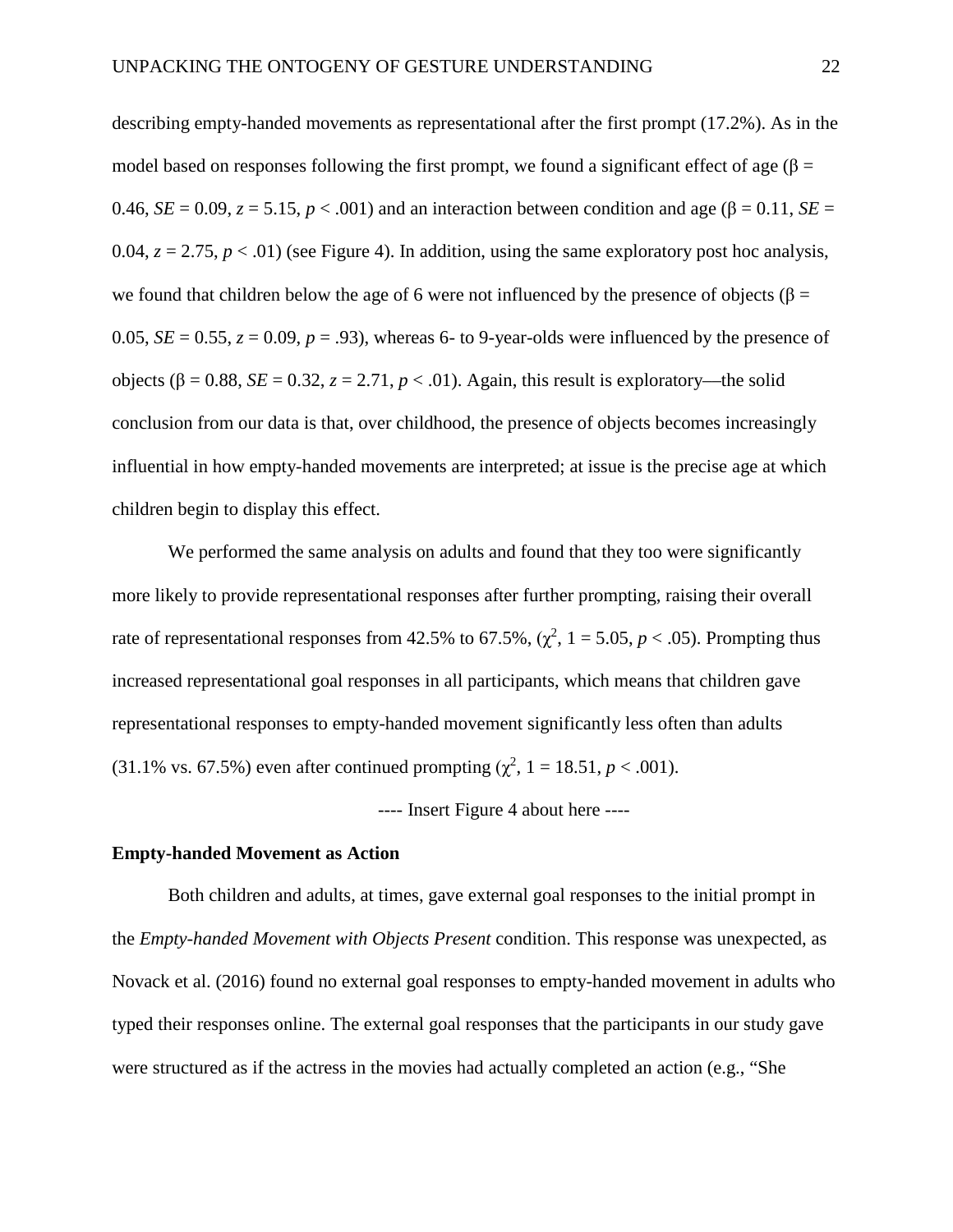moved balls into boxes") despite the fact that no completed actions occurred (i.e., the woman never physically touched or moved the objects). These responses raise two possibilities: (1) participants actually encoded movement *off* objects as movement *on* objects, or (2) given the pragmatics of the task, participants may have described the stimuli in terms of the actor's intended goal (e.g., to move or try to move balls into boxes) on the assumption that the experimenter would know that the goal was not actually completed. In other words, these participants may have described the *meaning* of the actor's movement, rather than providing a factual account of the video.

To test these possibilities in adults, we first considered whether adults correctly answered the second prompt, "*So, at the end of the movie, were the balls in the boxes or out of the boxes.*" Of the four adults who provided external goal responses, three correctly stated that, at the end of the movie, the balls were outside of the boxes. All three adults then changed their response to the third prompt, "*Can you tell me again what happened in the movie?*" from external goal responses to representational goal responses. For example, after providing an external goal response initially, one participant said, "The person was reaching for the balls and putting––pretending to put them in the box, is I guess what they were doing." The one adult who incorrectly said that the balls were inside the boxes at the end of the movie persisted in giving an external goal the second time she was asked. For the most part, adults who described empty-handed movements in terms of external goals did not actually think the balls had been moved. Rather, the pragmatics of the experimental context seemed to draw them to interpret the empty-handed movement within an external goal framework.

Like adults, children's external goal responses describing empty-handed movement seemed not to be driven by an incorrect encoding of the event, but rather by the pragmatics of the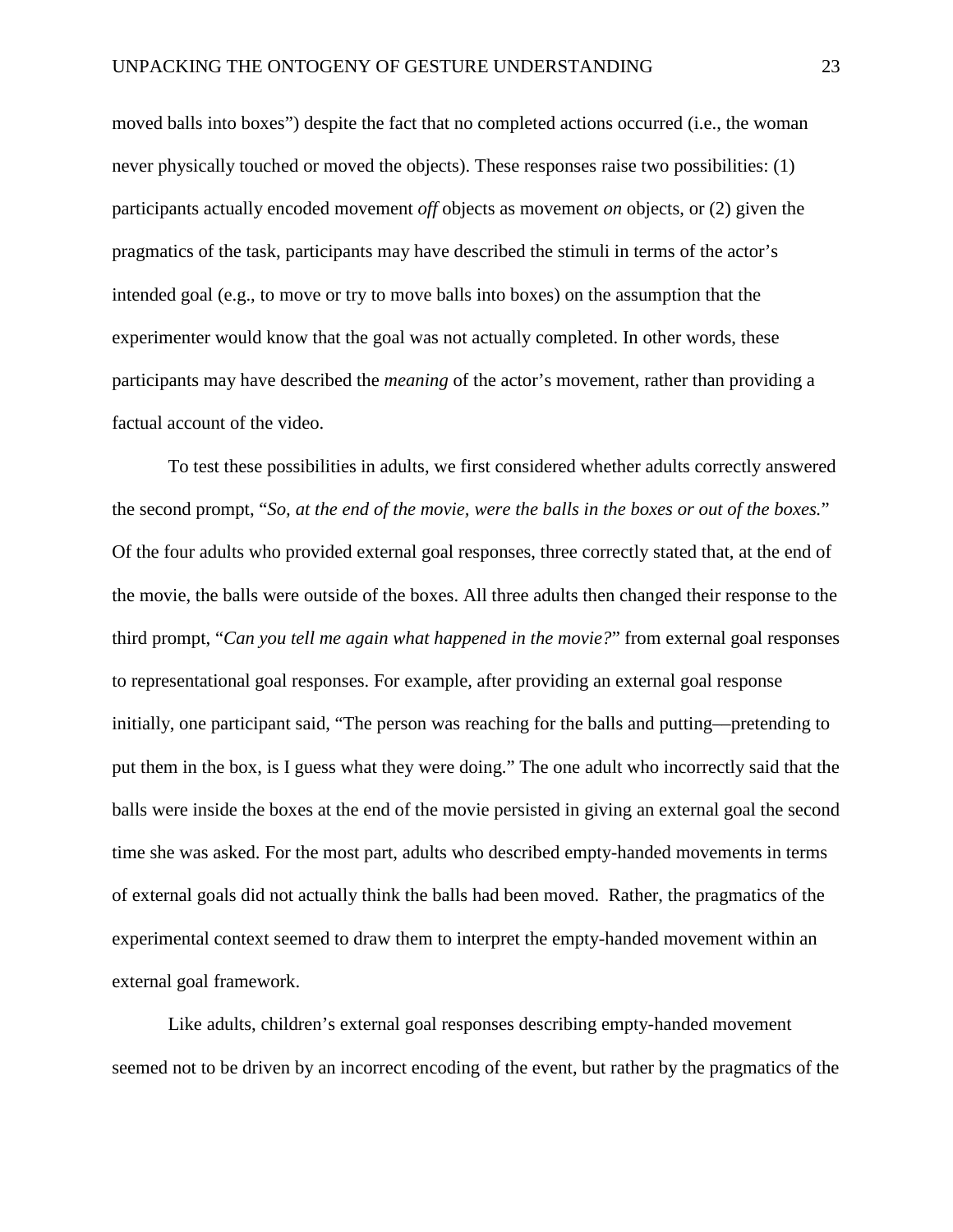experimental context. Of the 27 children who provided an external goal response to the initial prompt, 24 (88.9%) correctly identified the balls as being outside of the boxes at the end of the movie, which was comparable to the number of children who gave the correct answer across the other response types (82 of 93, 88.2%). But, unlike adults, of those 24 children, 17 persisted in giving external goal responses on the third prompt. The remaining 7 children gave a variety of responses, with only 3 changing their response to a representational goal. Although both adults and children were affected by the pragmatics of the situation, children were still more limited than adults in their ability to describe empty-handed movements in terms of representational goals.

#### **Discussion**

We investigated whether the ability to interpret empty-handed movement as gesture––as movements that *represent*––changes across development. Specifically, we asked children (4- to 9-year-olds) and adults to describe empty-handed movements performed in the presence or absence of objects, and explored whether age and context affected their ability to imbue these movements with meaning. We found an overall increase across childhood in the ability to interpret empty-handed movement as representational actions, and some suggestion that, before age 6, children are not affected by the presence of objects. The influence of objects as a cue for seeing meaning in movement strengthens across childhood.

We also found that the ability to describe movement as gesture follows a protracted period of development, particularly compared to the ability to attribute external goals to movement performed on objects. Children as young as 4 consistently described an event in which an actor physically moved balls into boxes in terms of external goals, as did adults. However, when shown empty-handed movements, children's descriptions were not completely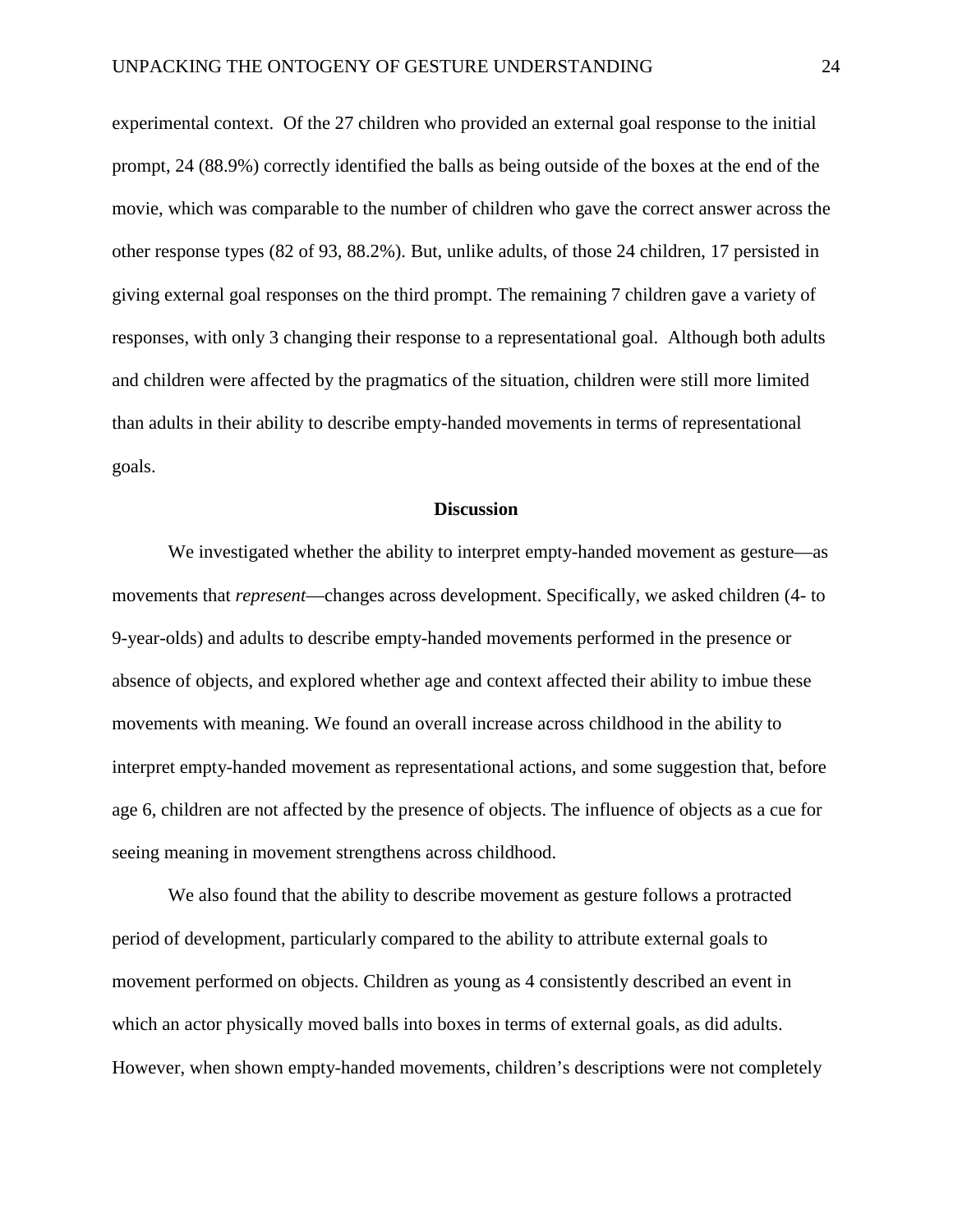adult-like. For example, although both adults and children sometimes described empty-handed movement in terms of external goals, adults corrected their responses when prompted, changing them to representational goals, whereas children did not. Most importantly, even by age 9, the oldest age tested in our child sample, children were not yet describing empty-handed movements as having representational goals as often as the adults in our sample, and our analysis of children's language suggests that these effects were not a by-product of developing language skills. Together, these results suggest that even though a few children are able to attribute a representational goal to empty-handed movement at age 4, overall, children's ability to describe empty-handed movement as representational is underdeveloped at this age. Our results thus build on the previous literature, broadening our understanding of humans' abilities to interpret different types of movement across the lifespan.

The ability of children to use the presence of objects as a cue to interpret an emptyhanded movement as representational strengthened across development, and an exploratory analysis suggested that this contextual cue may not affect 4- and 5-year-old children's interpretation of empty-handed movement. This finding has implications for the framework developed by Novack and colleagues (2016), who suggested that adults use contextual cues from a variety of sources to increase their likelihood of seeing empty-handed movement as meaningful. Novack et al. identified three potential contextual sources: (1) cues *internal to the movement*, such as handshape, (2) cues *external to the movement*, such as the presence of objects, and (3) *communicative* cues, such as speech accompanying the movement. Here we asked whether children could make use of cues *external to the movement* when interpreting empty-handed movement, and found that this is an ability that strengthens across childhood. Thus, although adults reliably use a basic process––attending to and integrating contextual cues––to differentiate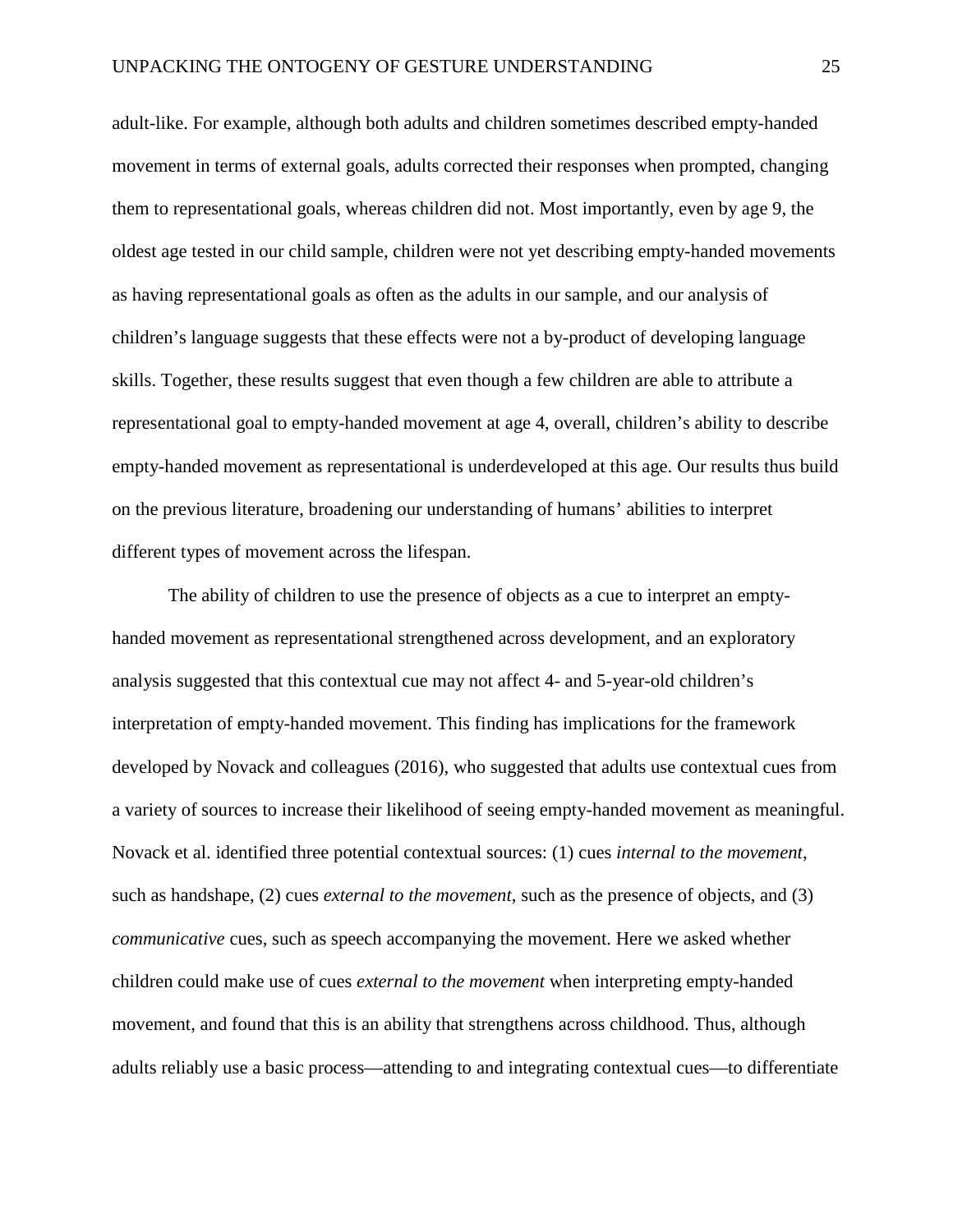between meaningful and meaningless movement, children do not, at least with respect to one type of cue––cues that are external to the movement. Further work is needed to determine whether children use the other two types of cues identified by Novack et al. (2016)—cues internal to the movement, and communicative cues––and to understand how the general ability to integrate context into decisions about what counts as a gesture develops over childhood.

The current study shows that even with limited context, children are inclined to see empty-handed movement as having representational goals. Yet it is, in some sense, surprising that we observed such low rates of representational goal responses, particularly in our youngest participants (even after giving them additional chances to rethink and revise their interpretations). After all, previous work has found that children as young as 2 and 3 years can infer meaning from iconic gestures (e.g., Goodrich & Hudson Kam, 2009; Marentette & Nicoladis, 2011; Novack et al., 2015). Why then did fewer than 25% of our 4- to 6-year-olds offer representational goal responses to describe empty-handed movements?

One possibility is that our study provided few cues that the empty-handed movement in our video should be interpreted as representational, which would highlight and exaggerate the observed developmental changes. The hand movements in our study were brief and were presented with minimal contextual support (i.e., no speech, no face to provide eye gaze or emotional expression). Young children may require a richer context than adults to infer meaning from hand movements. For example, it may be particularly interesting to consider communicative cues, such as the presence of a face or directed gaze, as these cues might be important for interpreting gesture. In fact, eye tracking studies have found that when watching a gesturing speaker, adults predominately focus on the speaker's face, but shift their attention to the speaker's hands when the speaker looks to his own hands, suggesting that gaze can cue the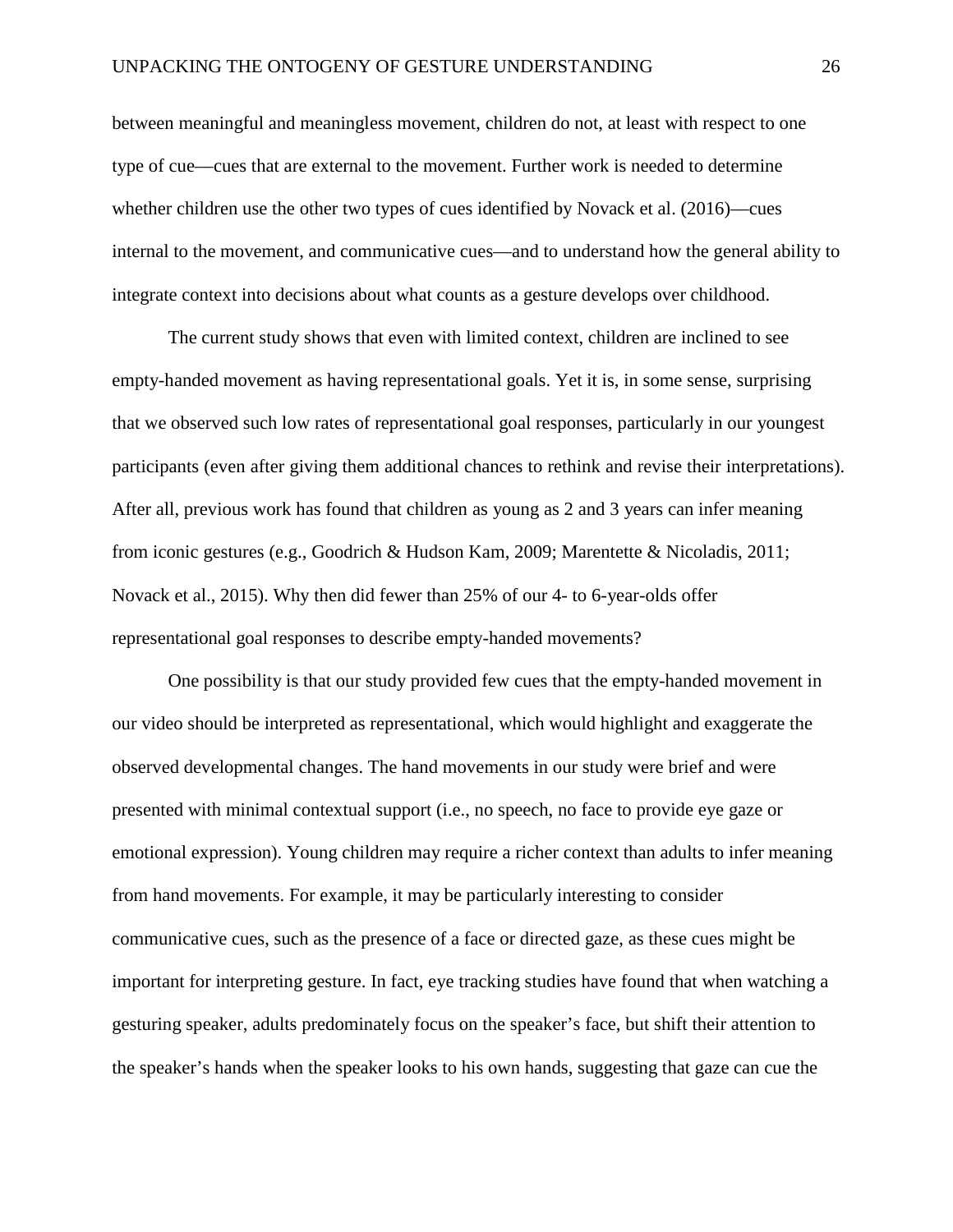importance of gesture (Beattie, Webster, & Ross, 2010; Gullberg & Holmqvist, 2006; Gullberg & Kita, 2009). In the current study, we intentionally eliminated the influence of social cues by only showing the actor's torso, but future work should consider how the presence of social cues, such as the face and gaze, may influence an observer's interpretation of a movement. Additionally, the stimuli in the current study showed familiar objects and actions. Even when objects were not present, the hand shape and trajectory could provide clues that called to mind common actions on objects – we saw representational goal responses about moving invisible cups or playing a piano that suggest this is true. In future work, it may be interesting to ask how very novel actions on unknown objects would be interpreted. Finally, one might imagine a condition with *more* contextual support than our *Empty-Handed Movement with Objects Absent* condition, but *less* contextual support than our *Empty-Handed Movement with Objects Present*  condition. Instead of eliminating both the objects on which an actor might act (e.g., balls) and the objects involved in completing an external goal (e.g., the boxes into which balls could be placed), the empty-handed movements could be performed in the presence of just the goal-related objects (e.g., the boxes). Based on the framework put forth by Novack and colleagues (2016), we would expect the number of representational responses to increase in this condition, compared to the current Objects Absent condition. Comparing the representational responses elicited in this condition and the current *Empty-Handed Movement with Objects Present* condition would help to elucidate how context affects movement interpretation – that is, it would allow us to determine whether each additional contextual cue incrementally boosts the number of representational responses found in the empty-handed movement condition.

Although it would be interesting to consider other forms of context, the finding that children are not as good as adults at integrating the meaning of gesture with other contextual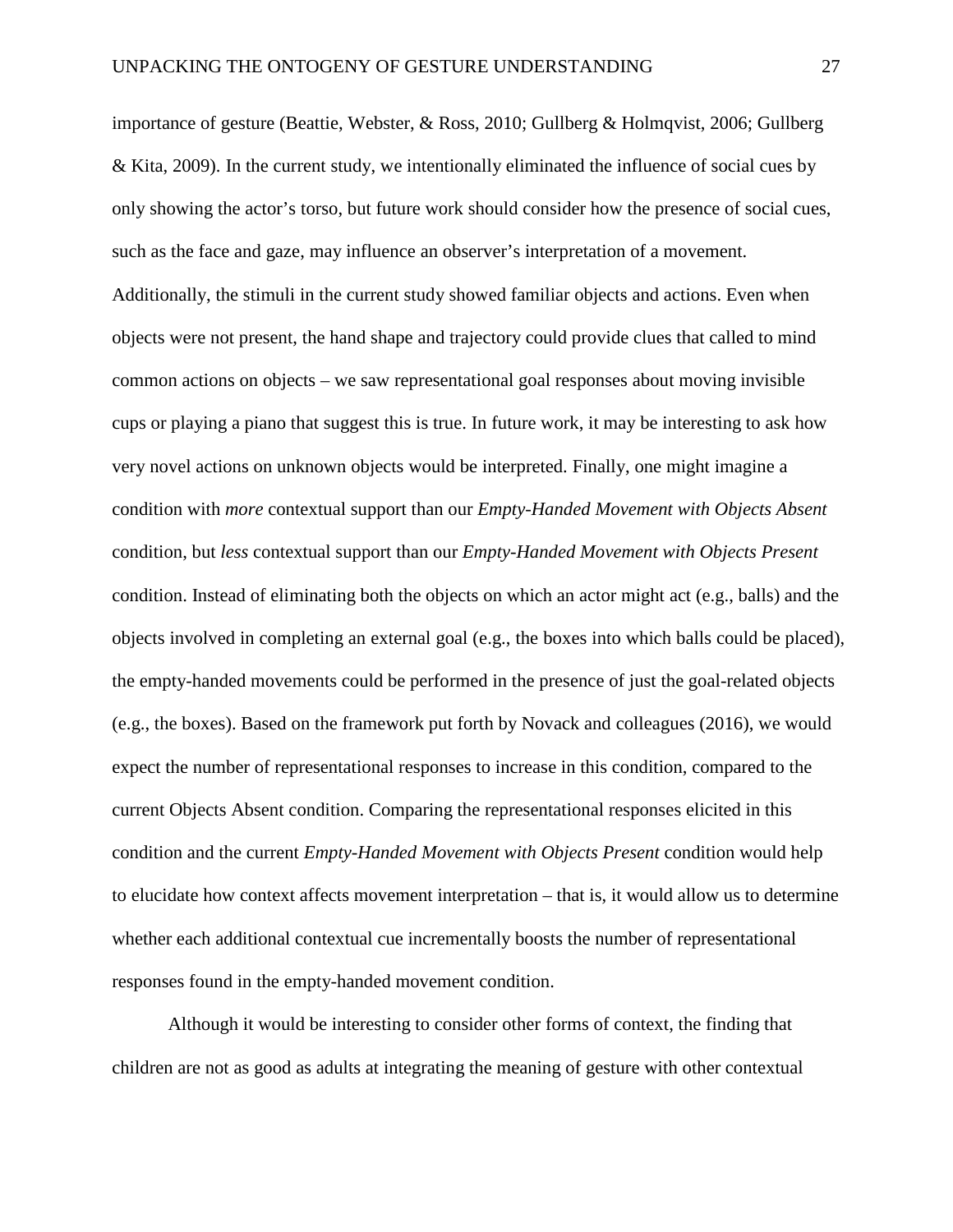information is supported by existing research. For example, Kelly and Church (1998) showed that, unlike adults whose recollection of a spoken message was influenced by information conveyed in both gesture and speech, children's recollections did not reflect an integration of these two streams of information. Along the same lines, Demir-Lira et al. (under review) found that only half of the 8- to 10-year-old children they tested on a task requiring gesture-speech integration solved the task like adults and integrated information across the two modalities. Thus, it may not be just the lack of context that caused low rates of representational responses in the children in our study. Rather, the sparseness of our context may have highlighted a developmental difference between children's and adults' ability to process empty-handed movement as meaningful.

We suggest that the developmental change we find in the ability to interpret emptyhanded movement as representational may be driven by developmental changes in domain general representational processing capacities (e.g., the ability to understand analogies, representations, and abstractions more broadly). This skill is known to show a protracted period of development in early childhood (e.g., DeLoache, 1995; Richland, Morrison, & Holyoak, 2006) and could contribute to a child's ability to interpret a movement as representational. For example, Richland and colleagues (2006) show that children's ability to reason analogically increases between the ages of 3 and 10, as they gain the ability to process relational complexity and ignore featural distractions. This is close to the age range in the present study, where we see a similar, protracted increase. Being able to describe our videos in terms of representational goals may be a signal that a child has reached a developmental milestone, and is able to interpret not just empty-handed gestures, but other kinds of movements and objects as well, as representations. Note that some children at each age do offer representational goals for empty-handed movement.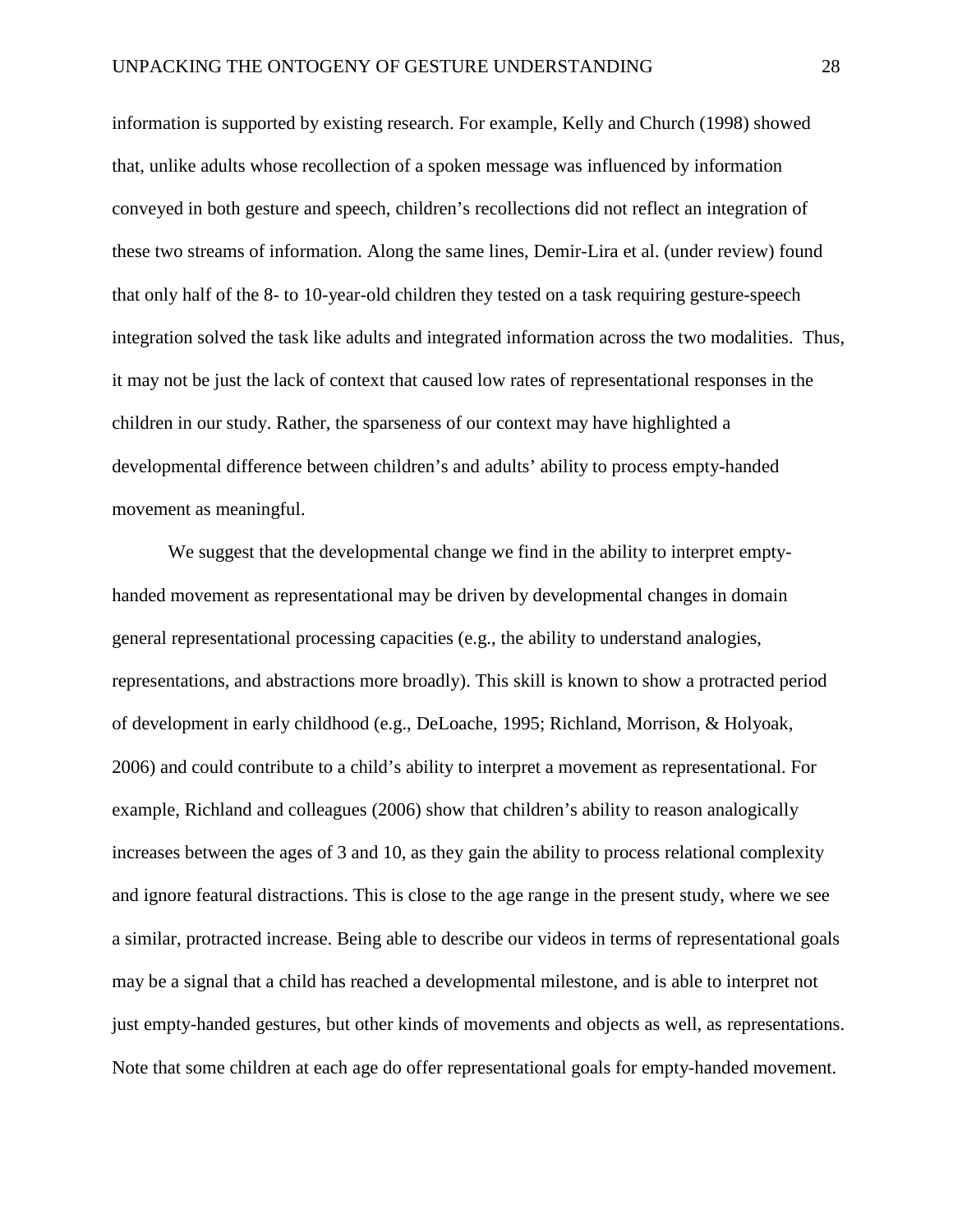Perhaps children who produce more gesture themselves are particularly likely to see empty-hand movements produced by others as representational. Alternatively, children who have better representational processing capacities (e.g., are better at seeing analogies more broadly) may be likely to view gesture as representational actions. Testing this second possibility would require a separate measure of representational processing capacities to correlate with the ability to attribute representational meaning to empty-handed movement in our task.

In addition to demonstrating a developmental shift in children's ability to interpret empty-handed movement as representational, our study can inform research on the benefits of using gesture in instruction. Previous work has shown that children learn better from instruction that contains gesture than from instruction that does not contain gesture (see Novack & Goldin-Meadow, 2015, for review). Often these gestures are produced in the presence of objects that are referenced through the gestures (e.g., a gesture near two numbers indicating that a student should add the two together, or pointing gestures highlighting analogous sides of rectangles in an algebra problem). Of course, not every child given instruction containing gesture benefits from that instruction. We suggest that a child's ability to learn from gesture in an instructional setting might be related to that child's ability to describe gesture in terms of representational action. For example, children who describe the empty-handed movements in our study as representational might be more able to learn a ball-moving routine from gesture than children who do not attribute representational meaning to the empty-handed movements. Alternatively, if learning from gesture is an implicit process, then children may not have to be aware that gestures are representational in order to learn from those gestures in a lesson. Indeed, some research has shown that, at least when children produce gestures, they do not need to be aware of the meaning of the movements in order to benefit from their content (Brooks & Goldin-Meadow, 2015). Even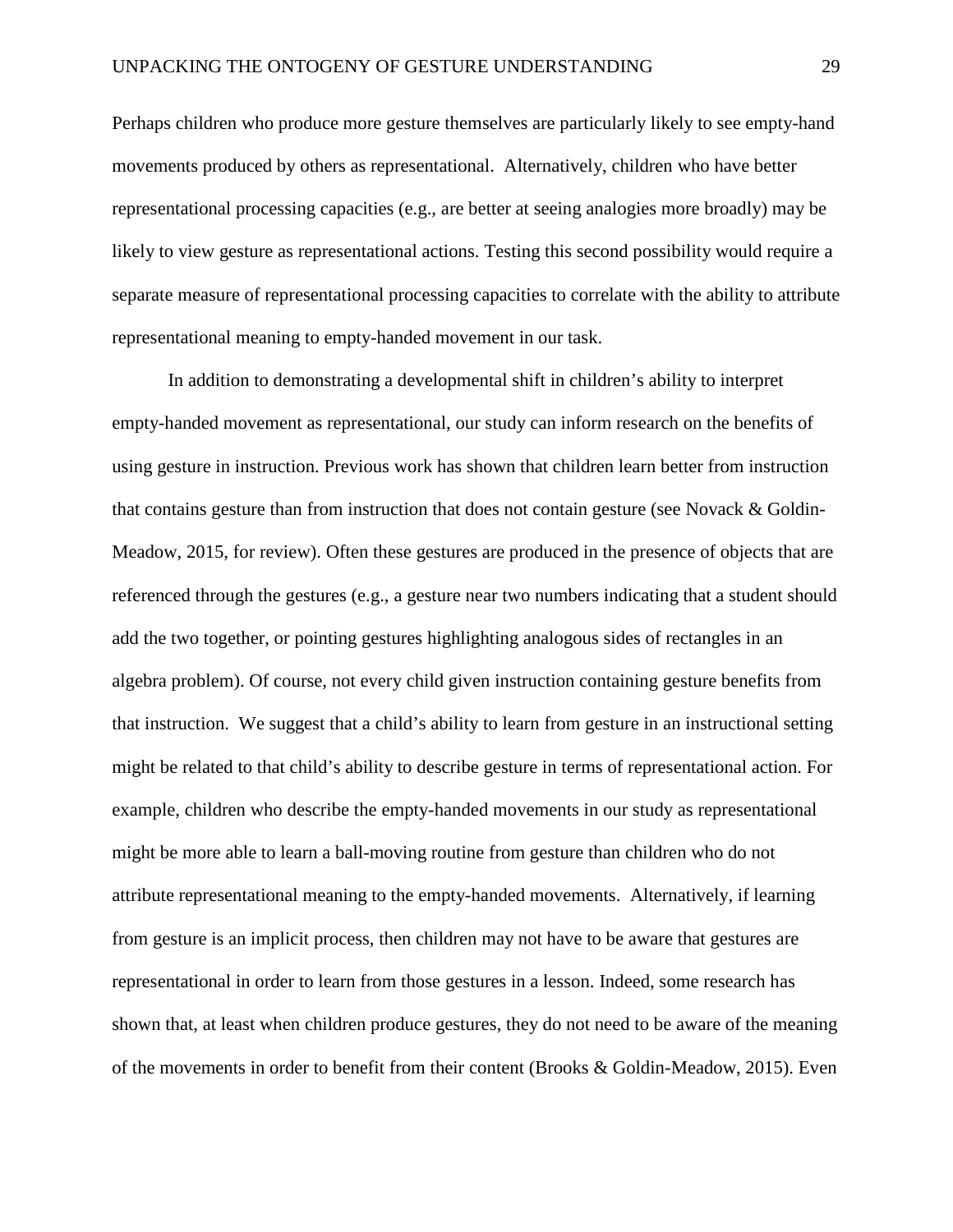if it turns out that recognizing a hand movement as meaningful gesture is not essential to being able to learn from that movement, it could make learning more likely. If a child thinks that a hand movement is meaningless, the child may be less inclined to pay attention to it, which is likely to diminish its benefit.

In conclusion, our work shows that, by age 4, children have the capacity to recognize some kinds of hand movements as gestures––movements that are produced to *represent*  information rather than to effect actual change in the world (e.g., object-directed actions) or to merely move (i.e., movement for its own sake). We also found that, particularly after the age of 6, children are able to use contextual cues (in this case, the presence of objects relevant to the form of the moving hands) to increase the likelihood that they will interpret an empty-handed movement as representational. Taken together, our results suggest that, even to children, emptyhanded movements are not necessarily seen as meaningless hand movements through space, but rather as rich representational forms that have the capacity to carry meaning and convey information––that is, as gesture. Our study represents an important first step in determining how children identify empty-handed movements as meaningful, and raises intriguing questions about whether the ability to identify a movement as gesture is related to the efficacy of that gesture in communicative contexts, educational contexts, and cognitive processes more broadly.

#### **References**

Alibali, M. W., Spencer, R. C., Knox, L., & Kita, S. (2011). Spontaneous gestures influence strategy choices in problem solving. *Psychological Science, 22*, 1138-1144. doi: 10.1177/0956797611417722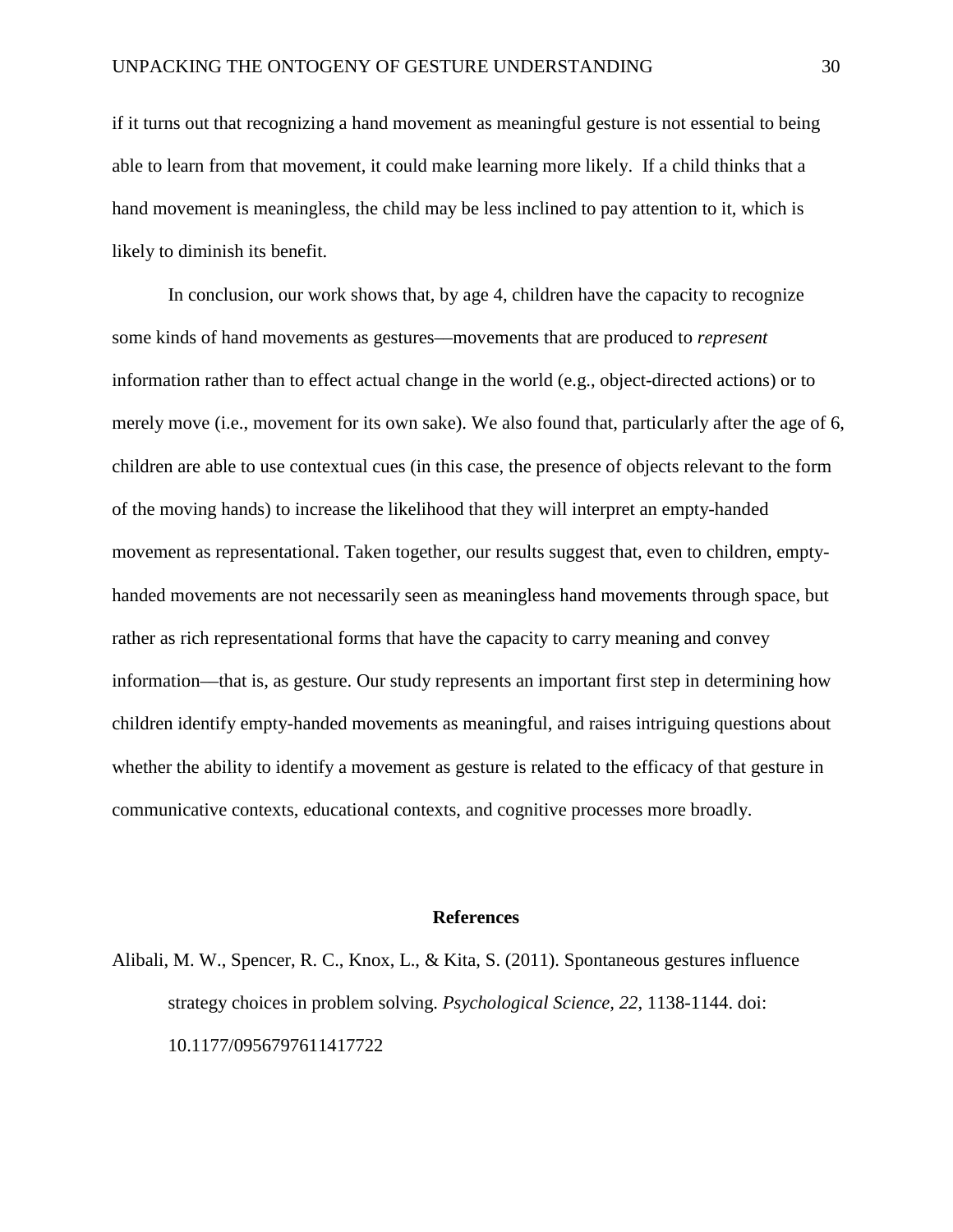- Beattie, G., Webster, K., & Ross, J. (2010). The Fixation and Processing of the Iconic Gestures That Accompany Talk. *Journal of Language and Social Psychology, 29*, 194-213. doi: 10.1177/0261927x09359589
- Beilock, S. L., & Goldin-Meadow, S. (2010). Gesture changes thought by grounding it in action. *Psycholgical Science, 21*, 1605-1610. doi: 10.1177/0956797610385353
- Biro, S., & Leslie, A. M. (2007). Infants' perception of goal-directed actions: Development through cue-based bootstrapping. *Developmental Science, 10*, 379-398. doi: 10.1111/j.1467-7687.2006.00544.x
- Brooks, N., & Goldin-Meadow, S. (2015). Moving to learn: How guiding the hands can set the stage for learning. *Cognitive Science, online first*, 1-19. doi: 10.1111/cogs.12292
- Butterworth, G., & Jarrett, N. (1991). What minds have in common is space: Spatial mechanisms serving joint visual attention in infancy. *British Journal of Educational Psychology, 9*, 55-72. doi: 10.1111/j.2044-835X.1991.tb00862.x
- DeLoache, J. (1995). Understanding and use of symbols: The Model model. *Current Directions in Psychological Science, 4*, 109-113. doi: 10.1111/1467-8721.ep10772408
- Demir-Lira, O. E., Asaridou, S. S., Beharelle, A. R., Holt, A. E., Goldin-Meadow, S., & Small, S. L. (under review). Neural basis of gesture-speech integration in children varies with individual differences in gesture processing.
- Dick, A. S., Goldin-Meadow, S., Solodkin, A., & Small, S. L. (2012). Gesture in the developing brain. *Developmental Science, 15*, 165-180. doi: 10.1111/j.1467-7687.2011.01100.x
- Goldin-Meadow, S. (2011). Learning through gesture. *Wiley Interdisciplinary Reviews: Cognitive Science, 2*, 595-607. doi: 10.1002/wcs.132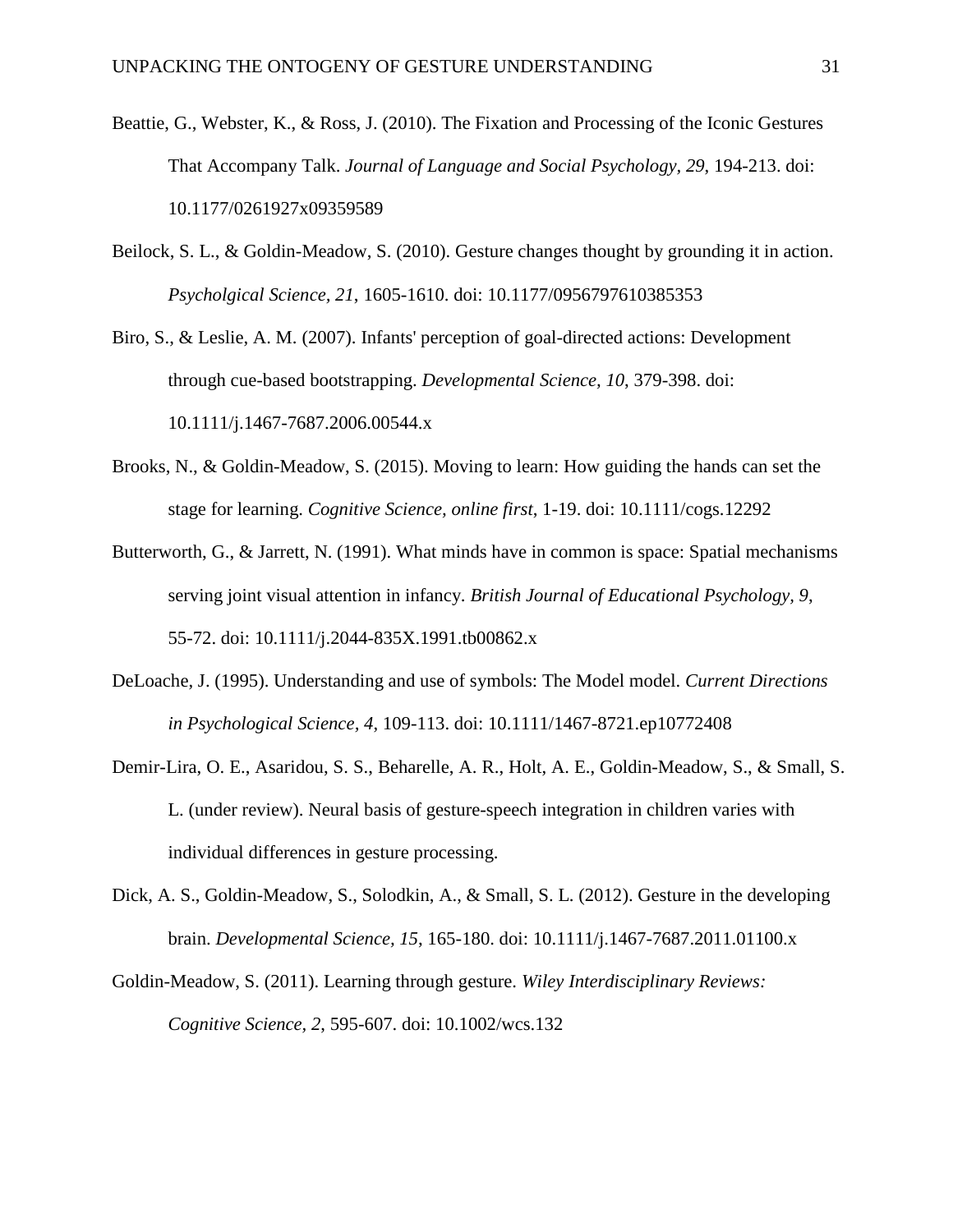- Goldin-Meadow, S. (2015). From action to abstraction: Gesture as a mechanism of change. *Developmental Review, 38*, 167-184. doi: 10.1016/j.dr.2015.07.007
- Goldin-Meadow, S., Cook, S. W., & Mitchell, Z. (2009). Gestures gives children new ideas about math. *Psychological Science, 20*, 267-271. doi: 10.1111/j.1467-9280.2009.02297.x
- Goodrich, W., & Hudson Kam, C. L. (2009). Co-speech gesture as input in verb learning. *Devlopmental Science, 12*, 81-87. doi: 10.1111/j.1467-7687.2008.00735.x
- Gullberg, M., de Bot, K., & Volterra, V. (2008). Gestures and some key issues in the study of language development. *Gesture, 8*, 149-179. doi: 10.1075/gest.8.2.03gul
- Gullberg, M., & Holmqvist, K. (2006). What speakers do and what addressees look at: Visual attention to gestures in human interaction live and on video. *Pragmatics and Cognition, 14*, 53-82. doi: 10.1075/pc.14.1.05gul
- Gullberg, M., & Kita, S. (2009). Attention to speech-accompanying gestures: Eye movements and information uptake. *Journal of Nonverbal Behavior, 33*, 251-277. doi: 10.1007/s10919-009-0073-2
- Johnson, S. C., Shimizu, Y. A., & Ok, S. J. (2007). Actors and actions: The role of agent behavior in infants' attribution of goals. *Cognitive Development, 22*, 310-322. doi: 10.1016/j.cogdev.2007.01.002
- Kelly, S. D., & Church, R. B. (1998). A comparison between children's and adults' ability to detect conceptual information conveyed through representational gestures. *Child Development, 69*, 85-93. doi: 10.2307/1132072
- Krehm, M., Onishi, K. H., & Vouloumanos, A. (2014). I see your point: Infants under 12 months understand that pointing is communicative. *Journal of Cognition and Development, 15*, 527-538. doi: 10.1080/15248372.2012.736112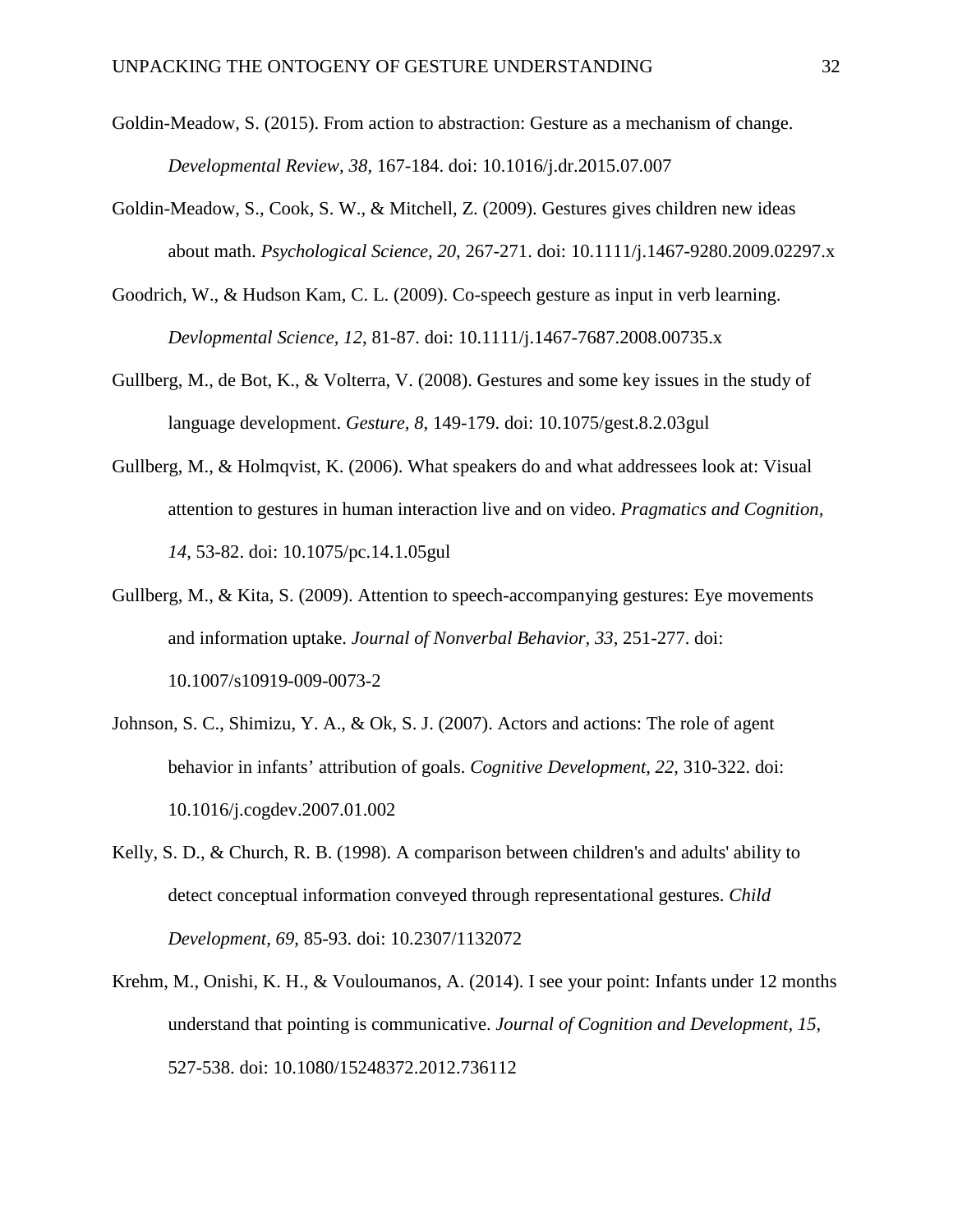- Marentette, P., & Nicoladis, E. (2011). Preschoolers' interpretations of gesture: label or action associate? *Cognition, 121*, 386-399. doi: 10.1016/j.cognition.2011.08.012
- Namy, L. L., Campbell, A. L., & Tomasello, M. (2004). The changing role of iconicity in nonverbal symbol learning: A U-shaped trajectory in the acquisition of arbitrary gestures. *Journal of Cognition and Development, 5*, 37-57. doi: 10.1207/s15327647jcd0501\_3
- Novack, M., Congdon, E., Hemani-Lopez, N., & Goldin-Meadow, S. (2014). From action to abstraction: Using the hands to learn math. *Psychological Science, 25*, 903-910. doi: 10.1177/0956797613518351
- Novack, M., & Goldin-Meadow, S. (2015). Learning from gesture: How our hands change our minds. *Educatioaln Psychology Review, 27*, 405-412. doi: 10.1007/s10648-015-9325-3
- Novack, M., Goldin-Meadow, S., & Woodward, A. (2015). Learning from gesture: How early does it happen? *Cognition, 142*, 138-147. doi: 10.1016/j.cognition.2015.05.018
- Novack, M. A., & Goldin-Meadow, S. (2016). Gesture as representational action: A paper about function. *Psychonomic Bulletin & Review*. doi: 10.3758/s13423-016-1145-z
- Novack, M. A., Wakefield, E. M., & Goldin-Meadow, S. (2016). What makes a movement a gesture? *Cognition, 146*, 339-348. doi: 10.1016/j.cognition.2015.10.014
- Pereira, A. F., Smith, L. B., & Yu, C. (2014). A bottom-up view of toddler word learning. *Psychonomic Bulletin & Review, 21*, 178-185. doi: 10.3758/s13423-013-0466-4
- Phillips, A. T., Wellman, H. M., & Spelke, E. S. (2002). Infants' ability to connect gaze and emotional expression to intentional action. *Cognition, 85*, 53-78. doi: 10.1016/S0010- 0277(02)00073-2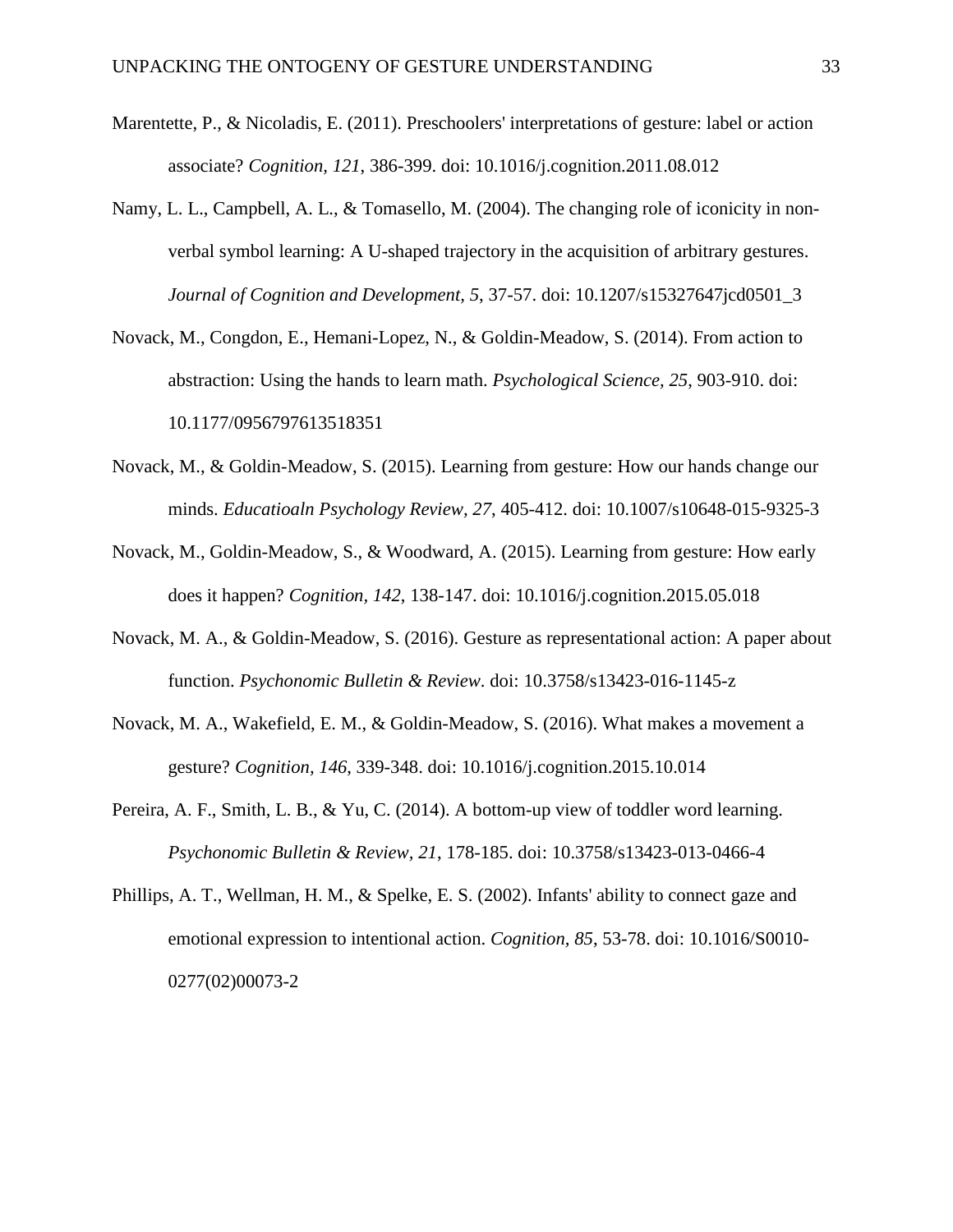- Ping, R. M., & Goldin-Meadow, S. (2008). Hands in the air: Using ungrounded iconic gestures to teach children conservation of quantity. *Developmental Psychology, 44*, 1277-1287. doi: 10.1037/0012-1649.44.5.1277
- Richland, L. E., Morrison, R. G., & Holyoak, K. J. (2006). Children's development of analogical reasoning: Insights from scene analogy problems. *Journal of Experimental Child Psychology, 94*, 249-273. doi: 10.1016/j.jecp.2006.02.002
- Rotem-Kohavi, N., Hilderman, C. G., Liu, A., Makan, N., Wang, J. Z., & Virji-Babul, N. (2014). Network analysis of perception-action coupling in infants. *Frontiers in Human Neuroscience, 8*, 209. doi: 10.3389/fnhum.2014.00209
- Schachner, A., & Carey, S. (2013). Reasoning about 'irrational' actions: When intentional movements cannot be explained, the movements themselves are seen as the goal. *Cognition, 129*, 309-327. doi: 10.1016/j.cognition.2013.07.006
- Sekine, K., Sowden, H., & Kita, S. (2015). The development of the ability to semantically integrate information in speech and iconic gesture in comprehension. *Cognitive Science, 39*, 1855-1880. doi: 10.1111/cogs.12221
- Sommerville, J. A., Woodward, A. L., & Needham, A. (2005). Action experience alters 3-monthold infants' perception of others' actions. *Cognition, 96*, B1-11. doi: 10.1016/j.cognition.2004.07.004
- Stanfield, C., Williamson, R., & Ozcaliskan, S. (2014). How early do children understand gesture-speech combinations with iconic gestures? *Journal of Child Language, 41*, 462- 471. doi: 10.1017/S0305000913000019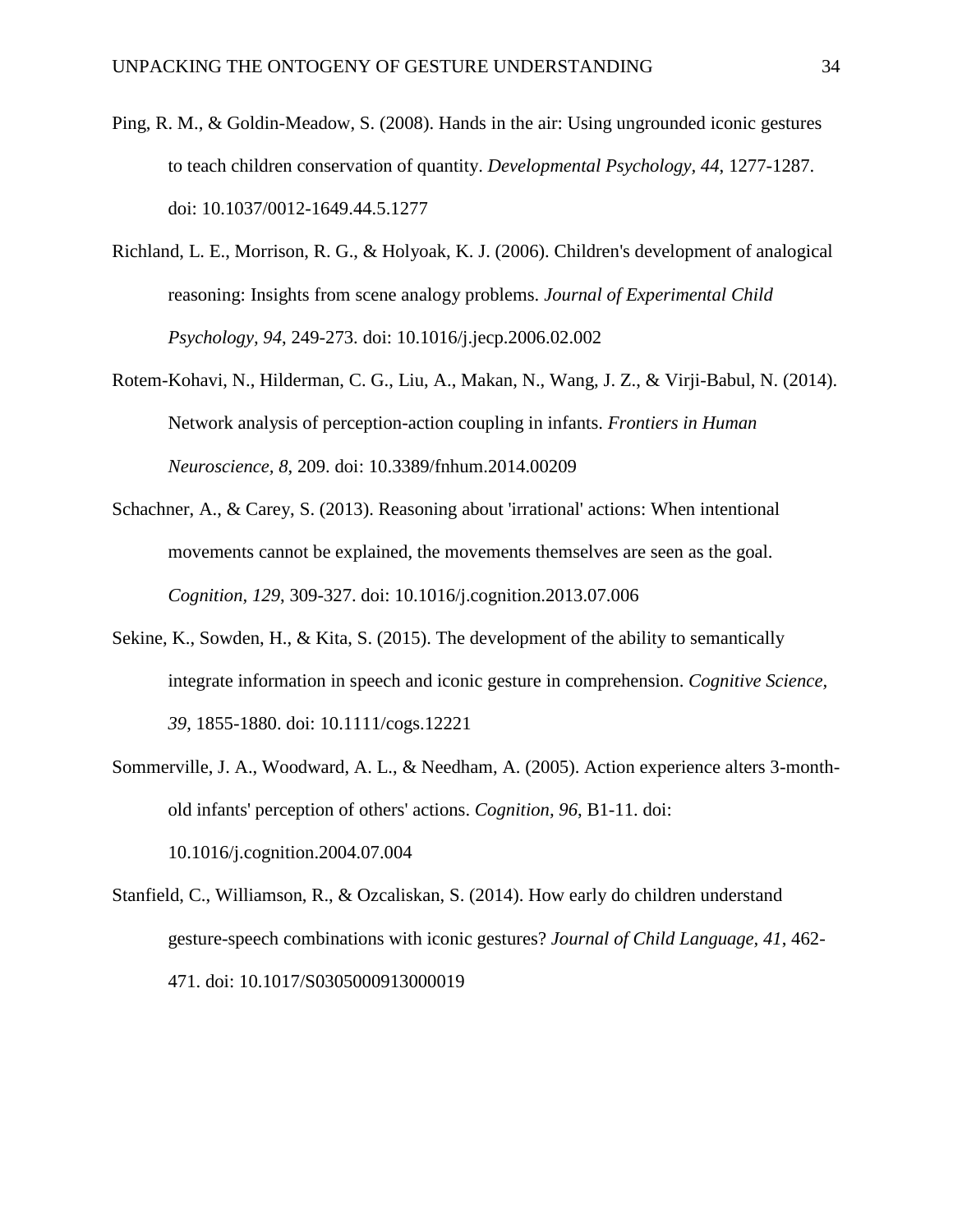- Trabasso, T., Stein, N. L., Rodkin, P. C., Munger, M. P., & Baughn, C. R. (1992). Knowledge of goals and plans in the on-line narration of events. *Cognitive Development, 7*, 133-170. doi: 10.1016/0885-2014(92)90009-G
- Valenzeno, L., Alibali, M. W., & Klatzky, R. (2003). Teachers' gestures facilitate students' learning: A lesson in symmetry. *Contemporary Educational Psychology, 28*, 187-204. doi: 10.1016/s0361-476x(02)00007-3
- Virji-Babul, N., Rose, A., Moiseeva, N., & Makan, N. (2012). Neural correlates of action understanding in infants: influence of motor experience. *Brain and Behavior, 2*, 237-242. doi: 10.1002/brb3.50
- Wakefield, E. M., Hall, C., James, K. H., & Goldin-Meadow, S. (under review). Learning words for actions by hand.
- Wakefield, E. M., & James, K. H. (2015). Effects of learning with gesture on children's understanding of a new language concept. *Developmental Psychology, 51*, 1105-1114. doi: 10.1037/a0039471
- Wakefield, E. M., James, T. W., & James, K. H. (2013). Neural correlates of gesture processing across human development. *Cognitive Neuropsychology, 30*, 58-76. doi: 0.1080/02643294.2013.794777
- Woodward, A. (1998). Infants selectively encode the goal object of an actor's reach. *Cognition, 69*, 1-34. doi: 10.1016/S0010-0277(98)00058-4
- Woodward, A. L. (2003). Infants' developing understanding of the link between looker and object. *Developmental Science, 6*, 297-311. doi: 10.1111/1467-7687.00286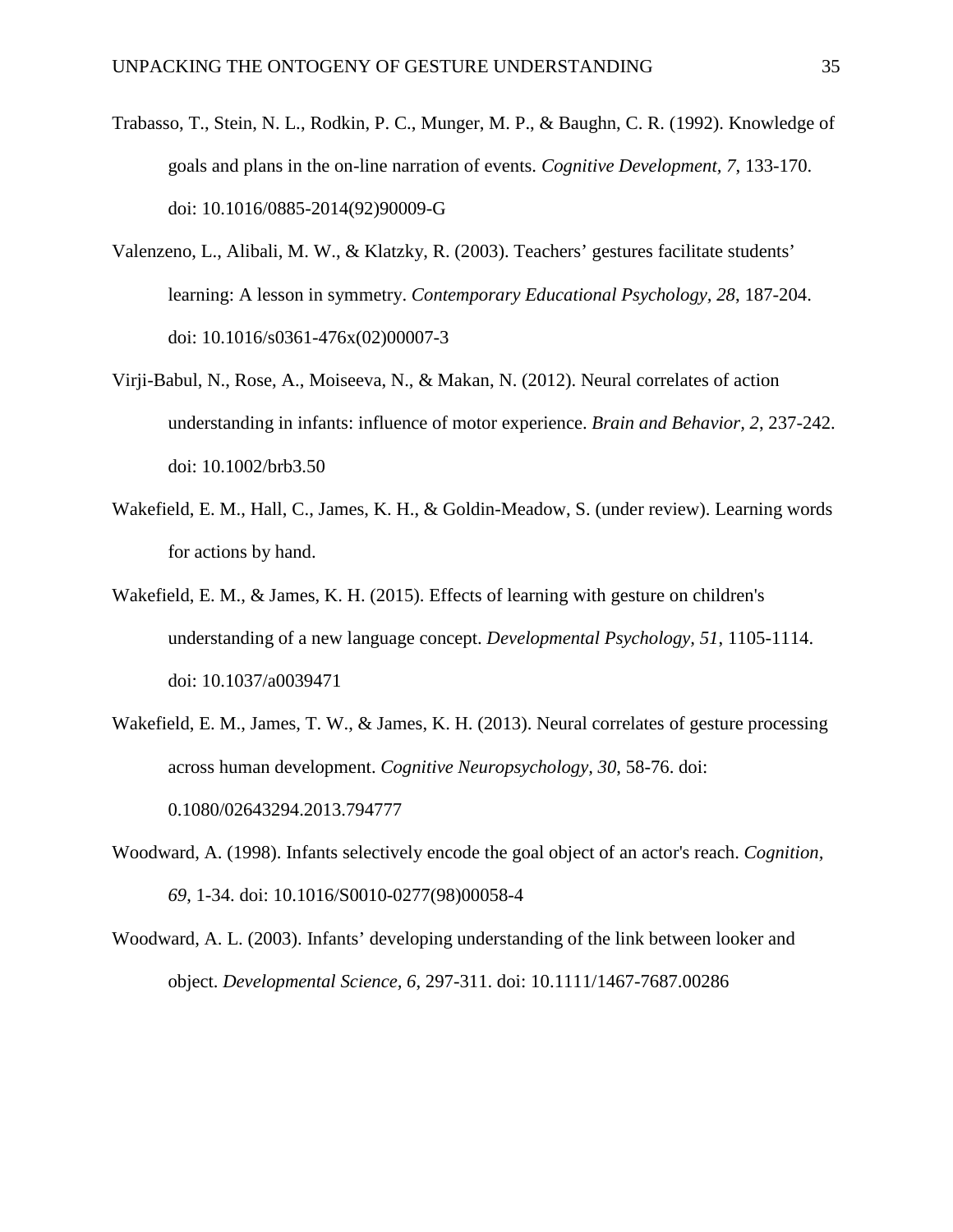- Woodward, A. L., & Guajardo, J. J. (2002). Infants' understanding of the point gesture as an object-directed action. *Cognitive Development, 17*, 1061-1084. doi: 10.1016/S0885- 2014(02)00074-6
- Woodward, A. L., Sommerville, J. A., Gerson, S. A., Henderson, A. M. E., & Buresh, J. S. (2009). The emergence of intention attribution in infancy. In B. Ross (Ed.), *The Psychology of Learning and Motivation*. Waltham, MA: Academic Press.
- Yoshida, H., & Smith, L. B. (2008). What's in view for toddlers? Using a head camera to study visual experience. *Infancy, 13*, 229-248. doi: 10.1080/15250000802004437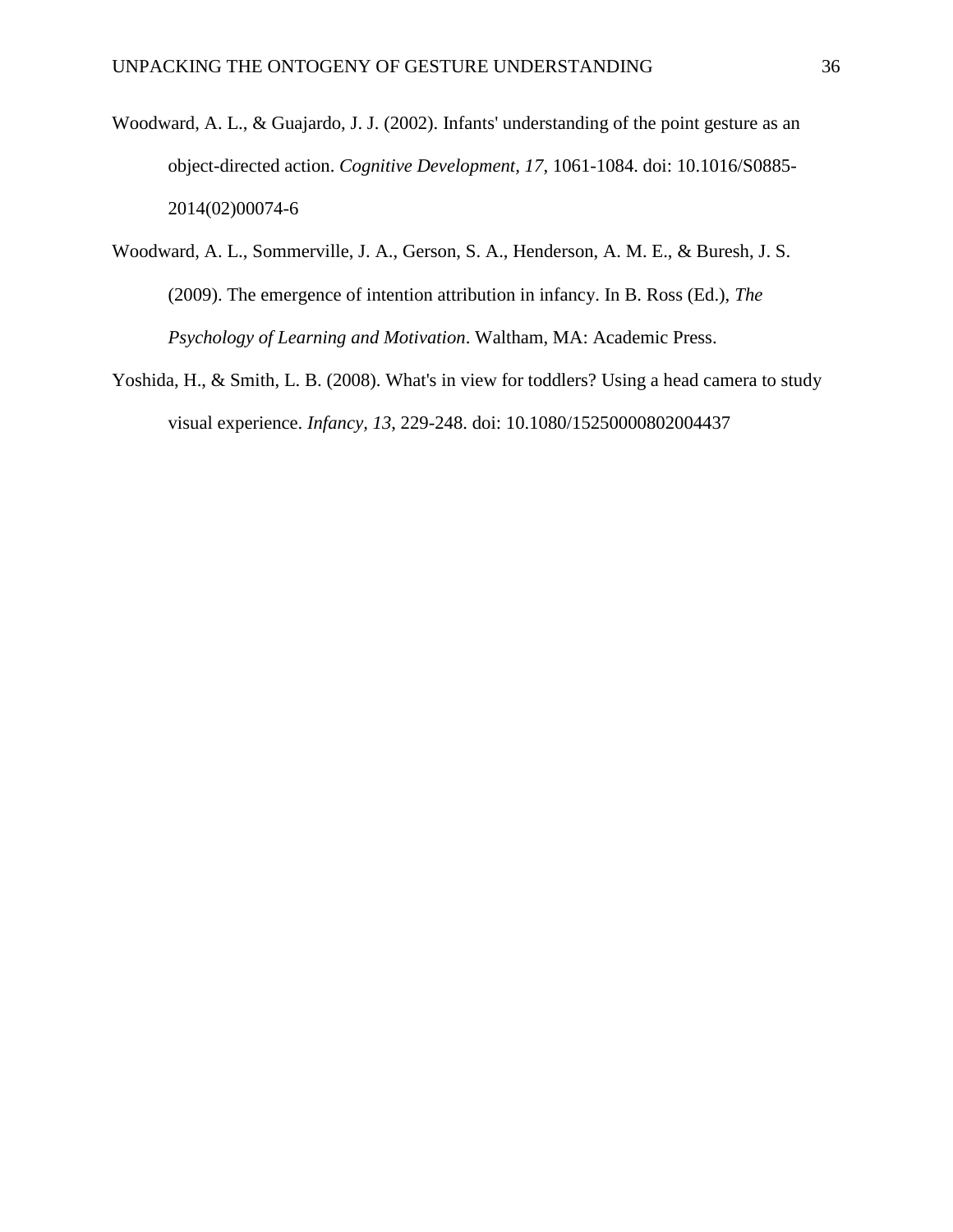

*Figure 1. Stills from movie stimuli in the three conditions: (a) Movement Performed on Objects, (b) Empty-handed Movement with Objects Present, (c) Empty-handed Movement with Objects Absent.*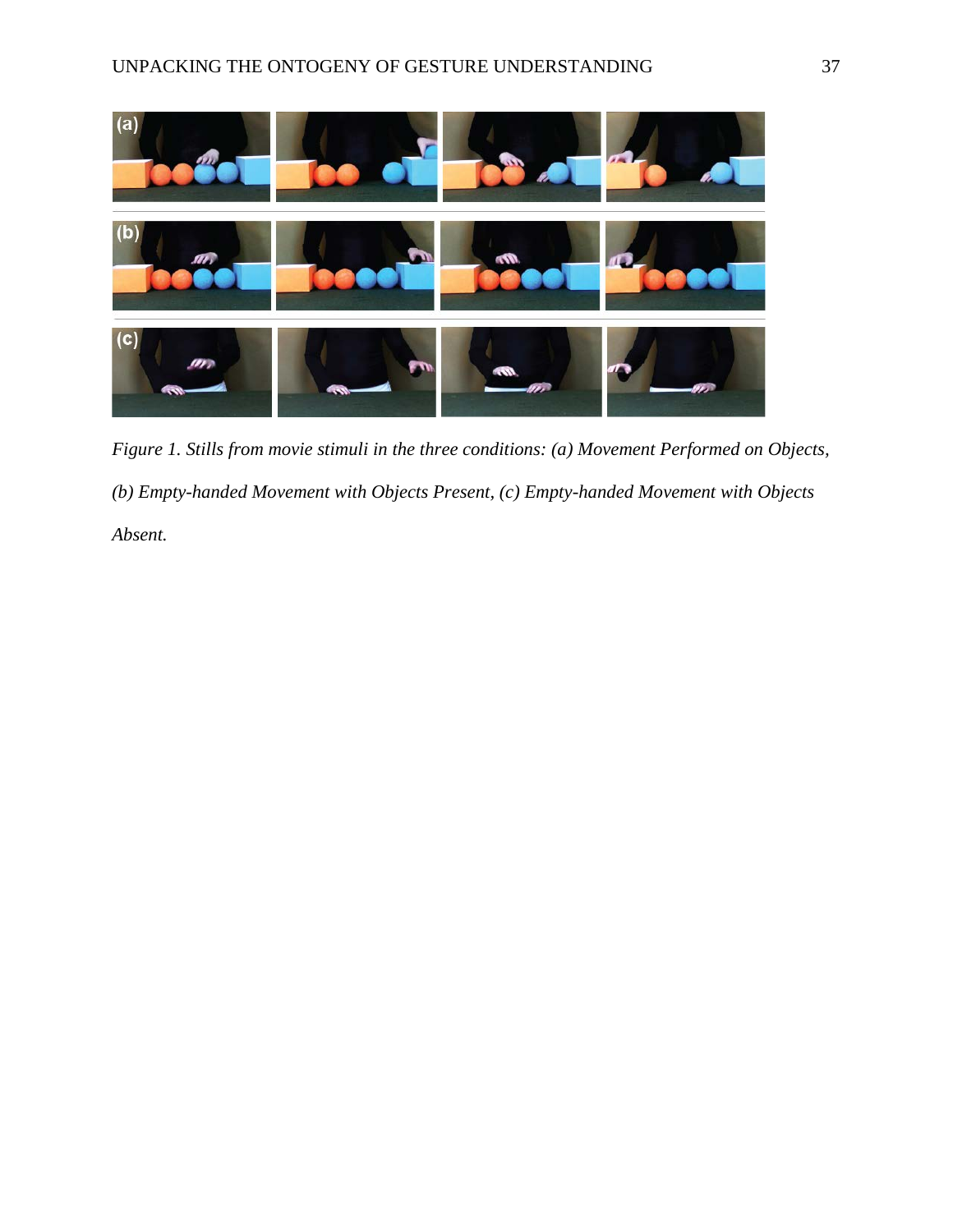

*Figure 2. Proportion of adults and children who gave External goals, Representational goals, Movement-based goals, or 'Other' responses in the two Empty-handed Movement conditions.*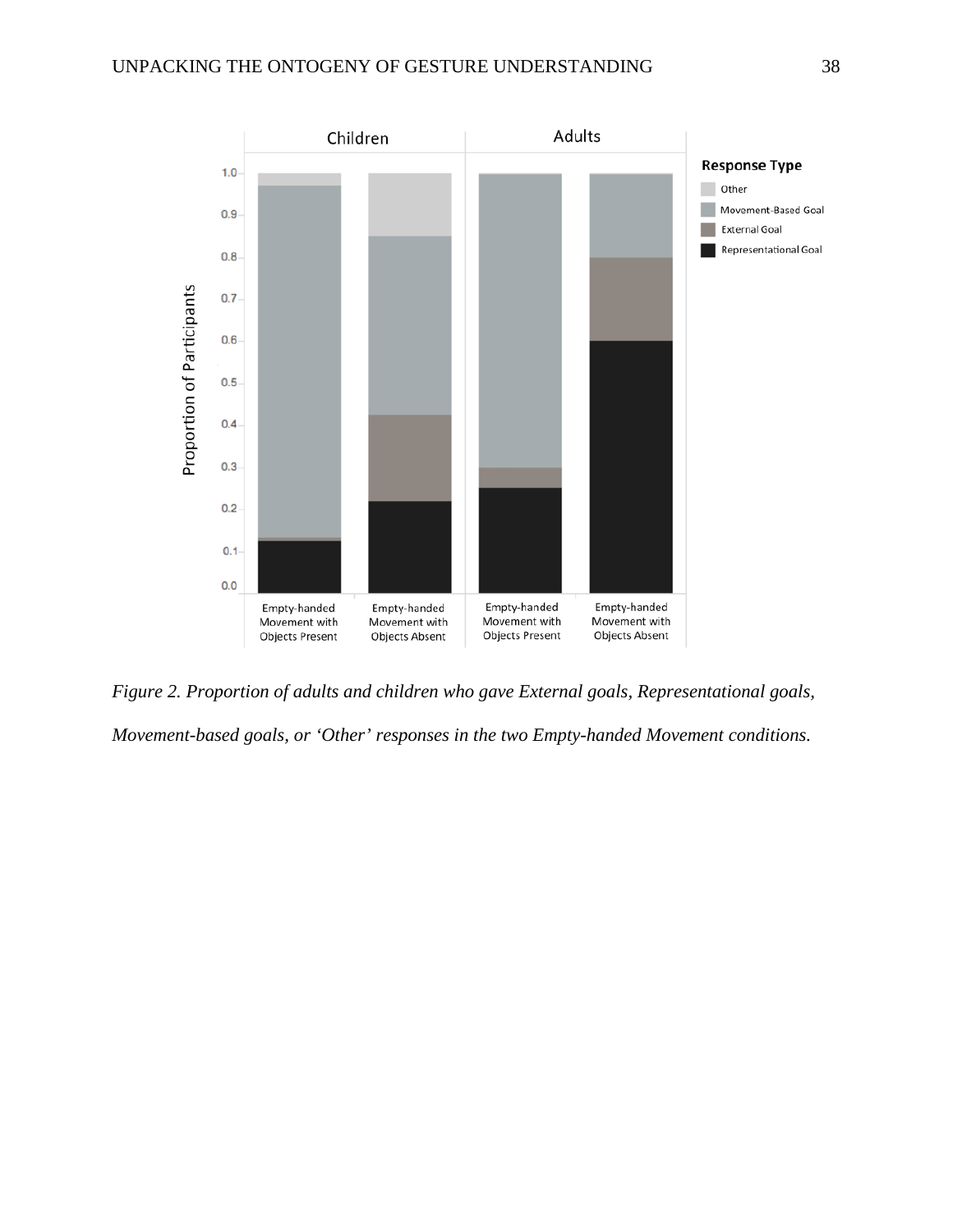

*Figure 3. Average length of response in each age group as a function of Response Code.*